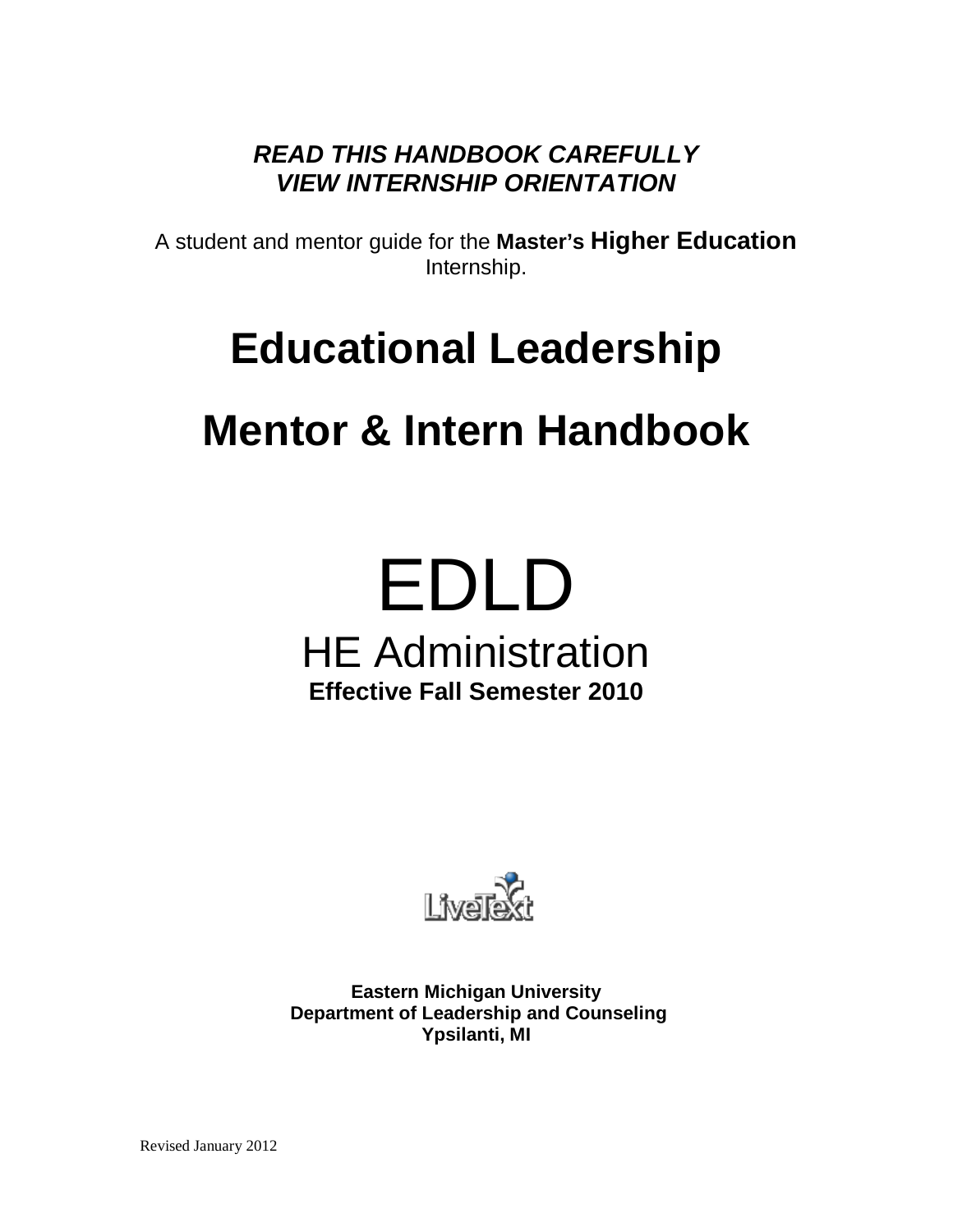## **Table of Contents**

| Page |
|------|
|      |
|      |
|      |
|      |
|      |
|      |
|      |
|      |
|      |
|      |
|      |

## Appendices

| Appendix A |  |
|------------|--|
| Appendix B |  |
| Appendix C |  |
| Appendix D |  |
| Appendix E |  |
| Appendix F |  |
| Appendix G |  |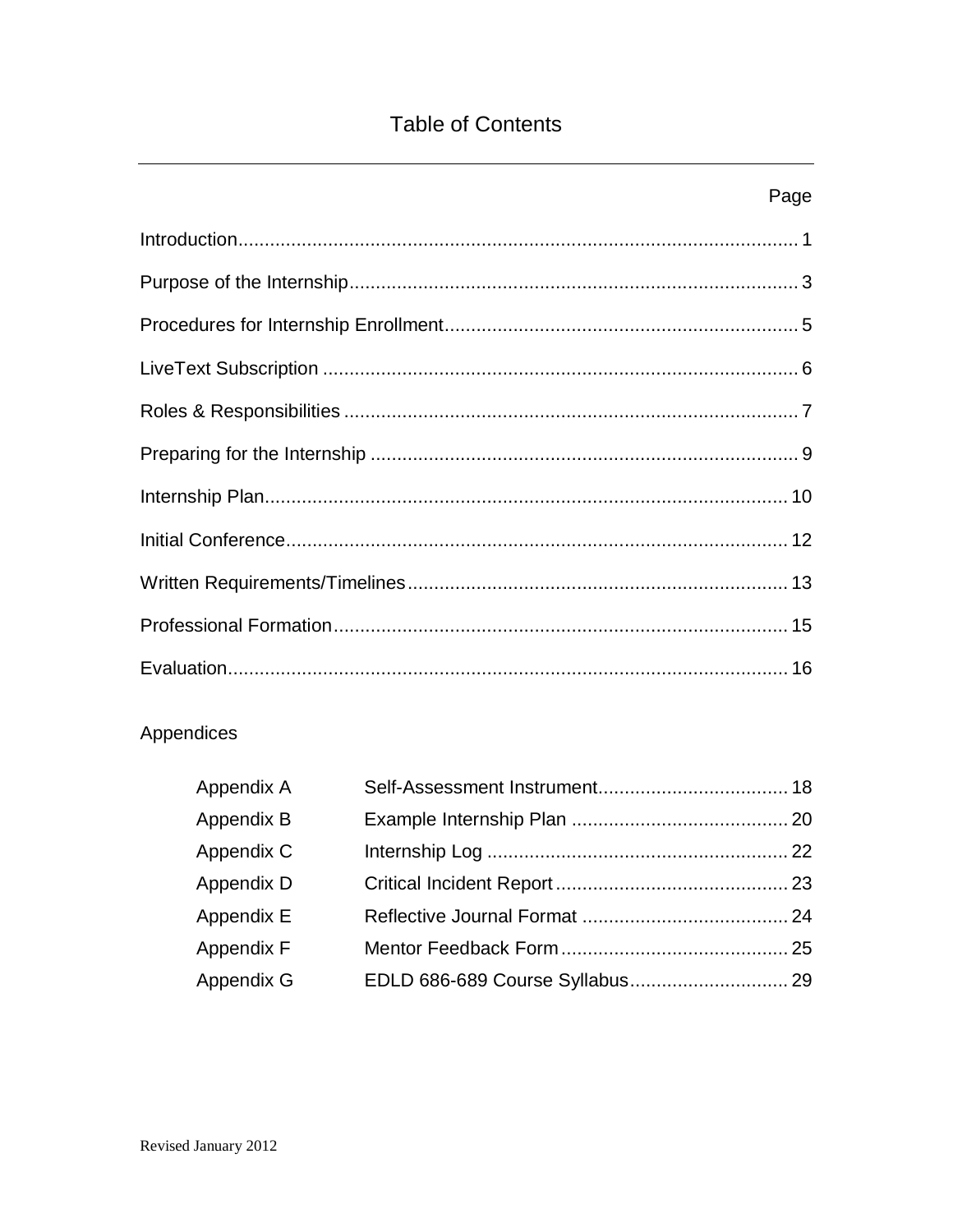The Educational Leadership Department faculty at Eastern Michigan University advocates the "tri-dimensional model" of leadership development articulated by John Daresh in 1988. The three dimensions included are academic preparation, field-based learning/internship and the professional formation. Daresh (1988) states:

People must be prepared for leadership roles through equal attention to strong academic programs, realistic guided practice, and perhaps most importantly, through the formation of individual candidates as aspiring administrators who need to be able to cope personally and professionally with the ambiguities associated with school leadership. (p. 184)

As students approach the final stage of their academic preparation, attention is placed on their field-based learning/internship experience. The internship experience provides an opportunity to synthesize and apply acquired knowledge in the workplace, and to develop and refine skills included in the program's standards-based curriculum of the program.

Interns are placed with cooperating university or college departments, other educational institutions, or related agencies, under the direct supervision of an educational leader. Ideally the internship experience would require the intern to leave their full-time job and immerse themselves in the internship role for one year. Because this option is not available for everyone the student is asked to dedicate a minimum of 12 hours per week for a minimum of 16 weeks for the 2 graduate credit hour experience. This time commitment is equivalent to full time graduate student status (9 credit hours). The number of credit hours required for the internship will be determined by your academic advisor and recorded on the student's program of study. Each credit hour requires 100 hours of immersion in the internship experiences. (1 credit =  $100$  hours, 2 credits =  $200$  hours, 3 credits  $=$  300 hours, and 4 credits  $=$  400 hours).

Internship experiences will vary in degree of responsibility, focus on a variety of leadership styles, and allow the intern to explore different levels of administration in a myriad of diverse settings. The intern must also complete various reflective activities throughout the semester and submit an internship handbook at the culmination of the experience. Two to four semester hours of credit may be earned for the internship experience. (One hour options are available to augment the 2-4 hour requirement if needed).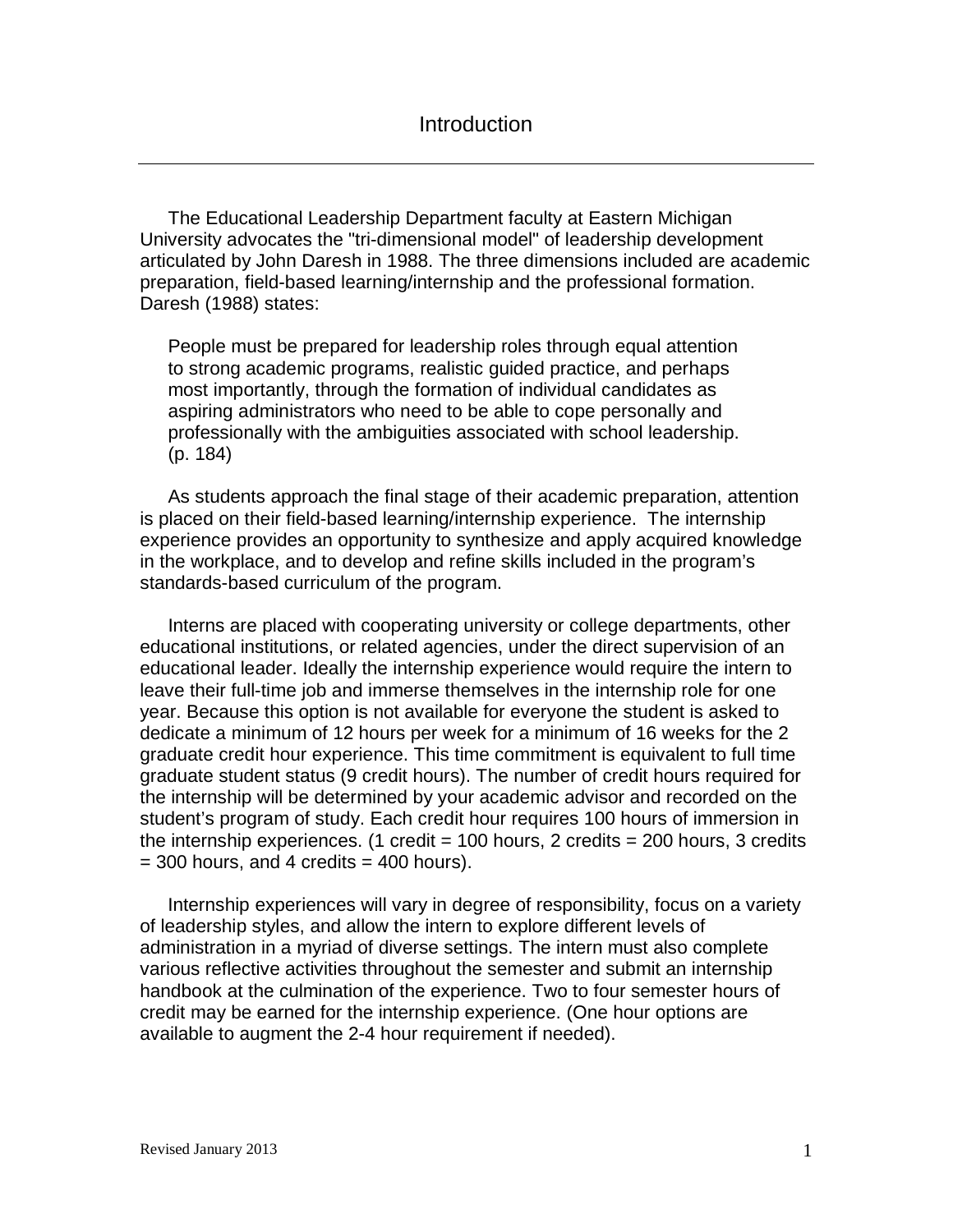Administrative internships are available in a variety of settings, including institutions of higher education, community education agencies, and other institutions offering educational programs. Selection and placement for the internship is determined by the intern and the university internship program director and will focus on the intern's career goals.

This packet of materials has been prepared to guide the prospective intern in planning and completing the internship experience. It is imperative that these materials be reviewed at the beginning of the internship experience. Each stage is carefully explained and all interns are expected to follow the identified steps.

#### **IMPORTANT**

Students are required to obtain a subscription to **LiveText**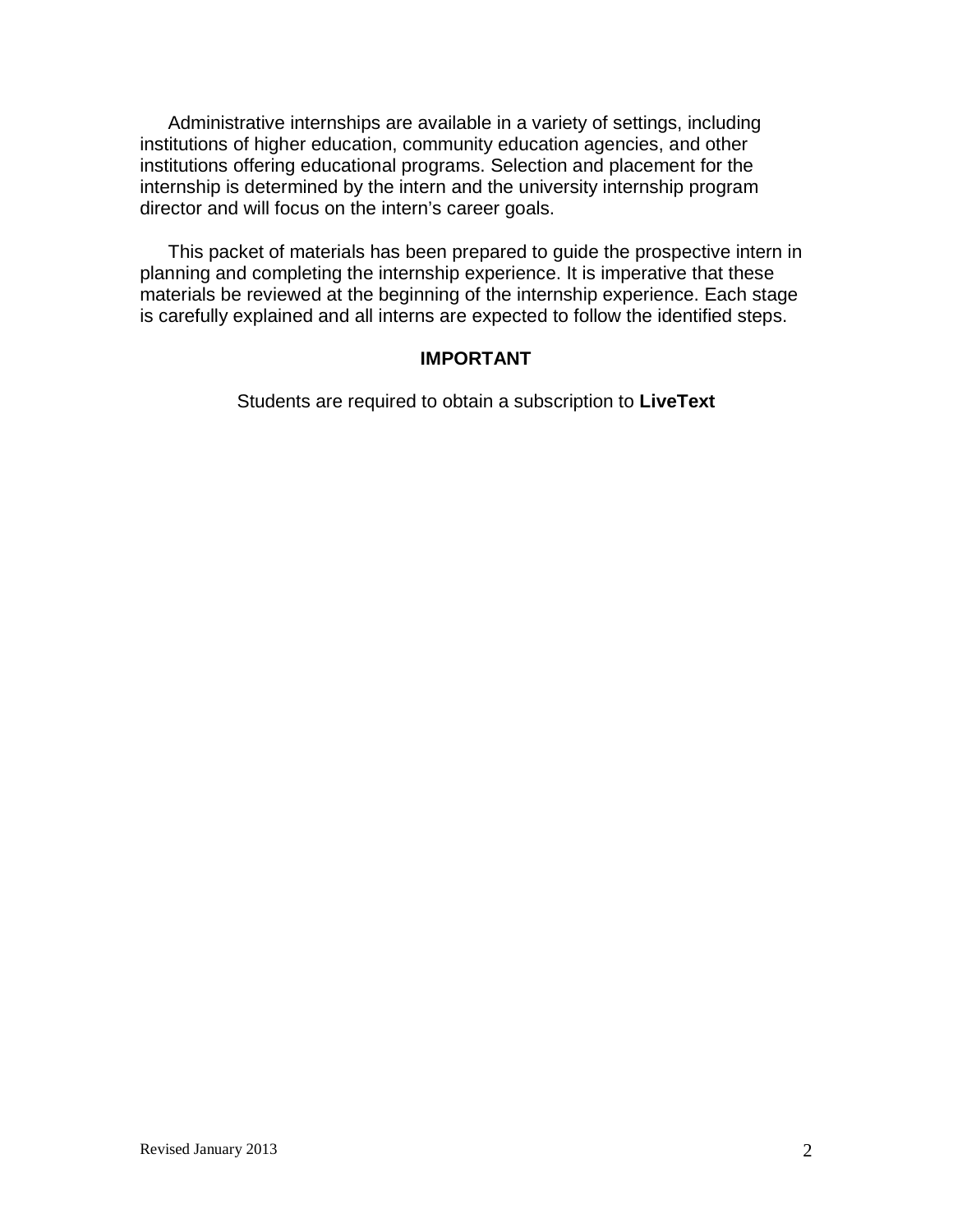The overall purpose of the educational leadership internship at Eastern Michigan University is to provide significant opportunities for candidates to synthesize and apply the knowledge and skills necessary for leadership in higher education through substantial, sustained work in real settings, planned and guided cooperatively by practicing higher education administrators

More specifically, the goals of the educational leadership internship are:

## **1. Substantial:**

- a) Candidates demonstrate the ability to accept genuine responsibility for leading, facilitating, and making decisions typical of those made by educational leaders. The experience(s) should provide interns with substantial responsibilities that increase over time in amount and complexity and involve direct interaction and involvement with university faculty, staff, and students.
- b) Each candidate should have a minimum of six-months (or equivalent, see note below) of internship experience.

## **2. Sustained:**

- a) Candidates participate in planned intern activities during the entire course of the program, including an extended period of time near the conclusion of the program to allow for candidate application of knowledge and skills on a full-time basis.
- b) Experiences are designed to accommodate candidates' individual needs.

## **4. Real Settings:**

a) Candidates' experiences occur in multiple settings that allow for the demonstration of a wide range of relevant knowledge and skills.

## **5. Planned and Guided Cooperatively:**

a) Candidates' experiences are planned cooperatively by the individual, the site supervisor, and institution personnel to provide inclusion of appropriate opportunities to apply skills and knowledge. These three individuals work together to meet candidate and program needs.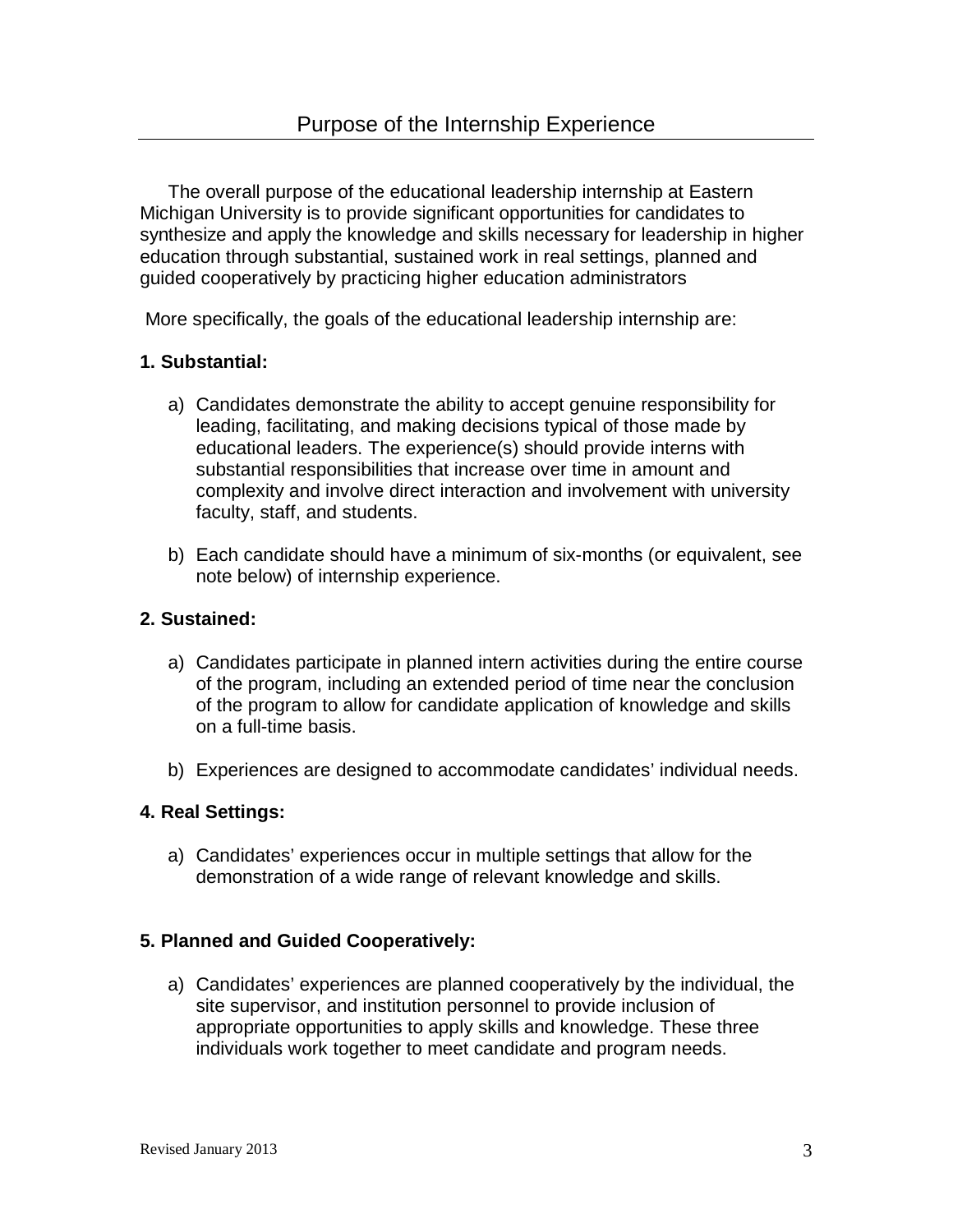## **6. Credit**

a) Candidates earn graduate credit for their intern experience.

**Note: Length Equivalency:** A full-time experience is defined as the number of hours per week required for attendance by a full-time student, receiving federal financial assistance (generally 10-12 hours per week).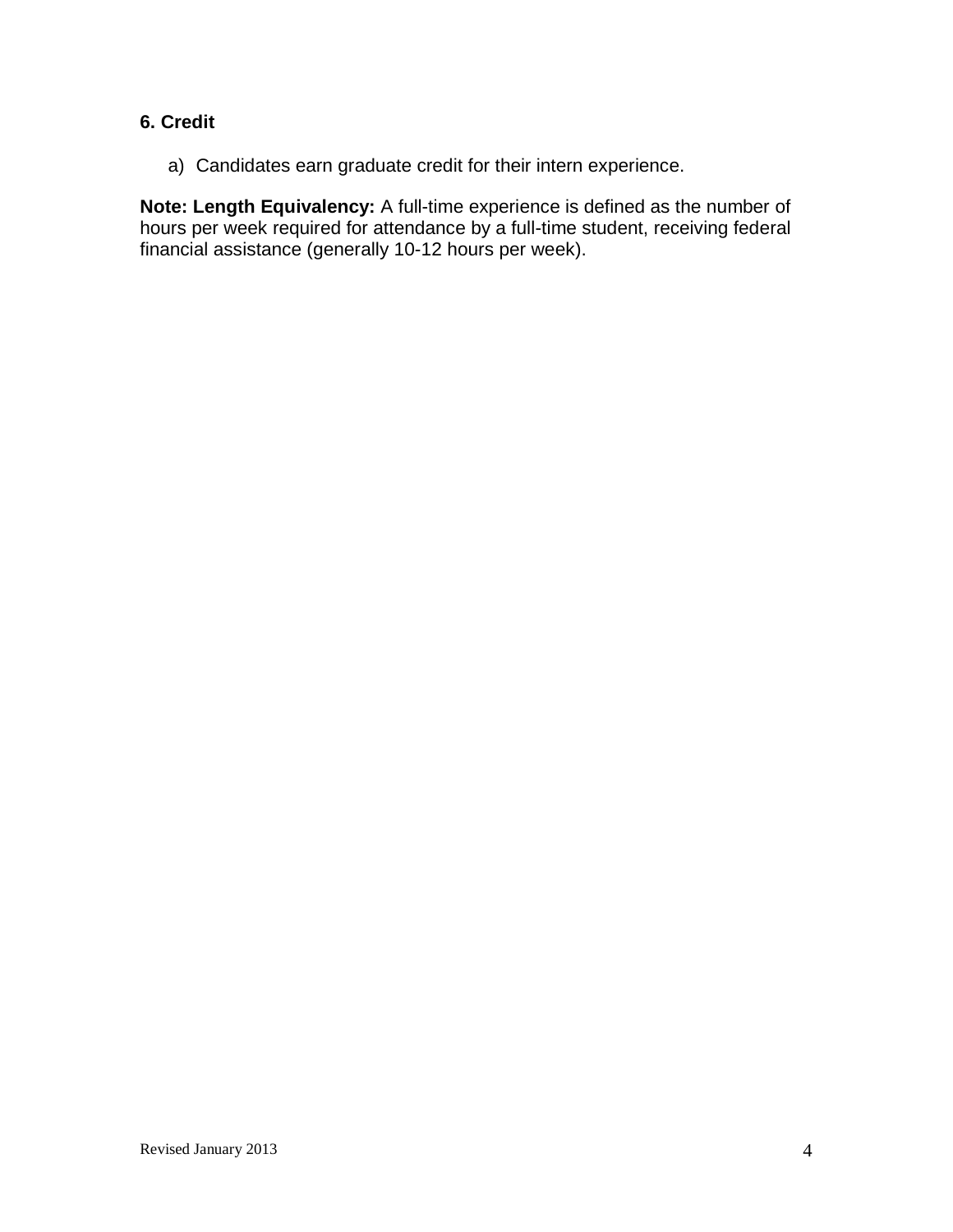- 1. Prospective interns need to contact and/or meet with the university internship director one full semester (or two short terms) before enrollment is anticipated. The purpose of this meeting is to obtain the necessary internship materials (application, checklist & handbook) and discuss potential internship placement. The internship is designed as a capstone activity and should be completed toward the end of the student's academic program. Prerequisites: Admissions to the Educational Leadership program and the completion of the following courses: EDLD 509, EDLD 551, EDLD 613, EDLD 614 or 636, and EDLD 622.
- 2. Tentative placement for the internship will be arranged by the intern with assistance from the university internship director. Specific placement may be designated inside or outside the intern's place of employment. The intern may select placement in dual sites, in any case however, the intern can expect to have varied experiences at different levels in the organization depending upon the individual career goals of the intern. Final placement is dependent upon a favorable interview of the prospective intern and site mentor, and official confirmation by the university internship director.
- 3. Prospective interns must complete and return the application form (along with program of study), resume, self-assessment (see Appendix A), and internship plan (see p. 10 and Appendix B) to the university internship director. These MUST be submitted and approved BEFORE you begin logging hours for your internship.

These can be mailed to:

Attention: Director of Internships Eastern Michigan University John W. Porter Building, Suite 304 Ypsilanti, MI 48197

- 4. Following receipt of the internship application, resume, self-assessment, and internship plan the university internship director will submit permission for the prospective intern to register for the internship. Students are required to do their own registration and utilize the university registration process, unless they are registering for a continuing education section of internship.
- 5. At the end of the internship experience you are required to post your internship plan on LiveText and complete a brief survey.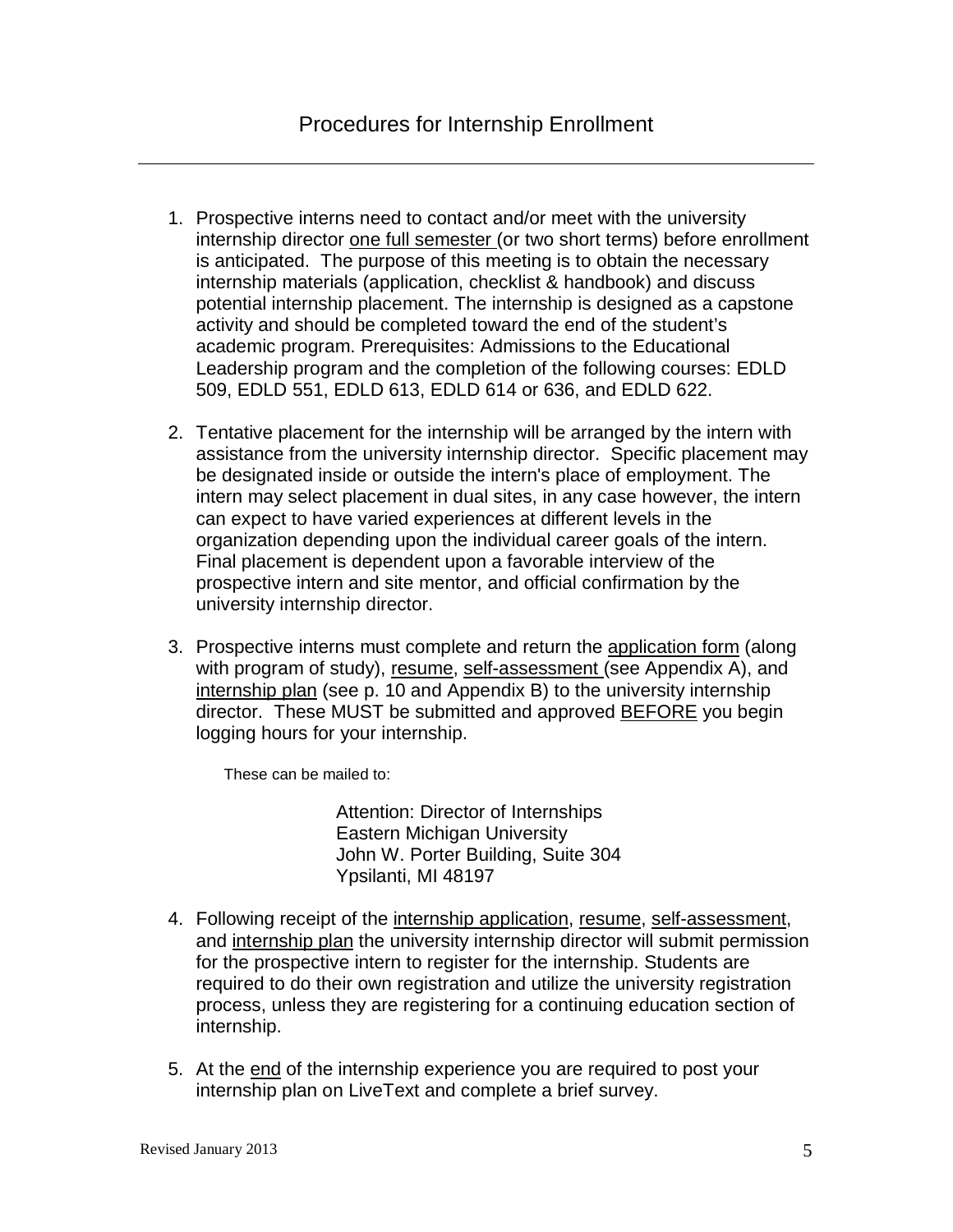LiveText is an Internet-based subscription service that allows students and instructors to "create, share, and collaborate on educational curriculum."

If you have not obtained a LiveText subscription for other classes you have taken in your Educational Leadership Program you will need to purchase a subscription.

To purchase a LiveText subscription go to the following website:

[http://www.emich.edu/coe/livetext/students/how/obtain\\_keycode.html](http://www.emich.edu/coe/livetext/students/how/obtain_keycode.html)

Select the: "For **EMU Student** LiveText information, click here."

When you select "Click here" you will be taken to a help page. This page contains information on how to use LiveText. To obtain information on how to purchase a subscription select "Getting you LiveText keycode and account." This page will provide you instructions on how to set up your LiveText account.

If you have questions about acquiring your LiveText account you can email:

[coe.livetext@emich.edu](mailto:coe.livetext@emich.edu)

## **Using LiveText for your Internship**

The College of Education has created an easy to use LiveText Users Guide, which can be found at

[http://www.emich.edu/coe/livetext/students/docs/livetext\\_c1\\_for\\_students\\_gui](http://www.emich.edu/coe/livetext/students/docs/livetext_c1_for_students_guide.pdf) [de.pdf](http://www.emich.edu/coe/livetext/students/docs/livetext_c1_for_students_guide.pdf)

The only thing you need to post on LiveText is your internship plan and complete the demographic survey.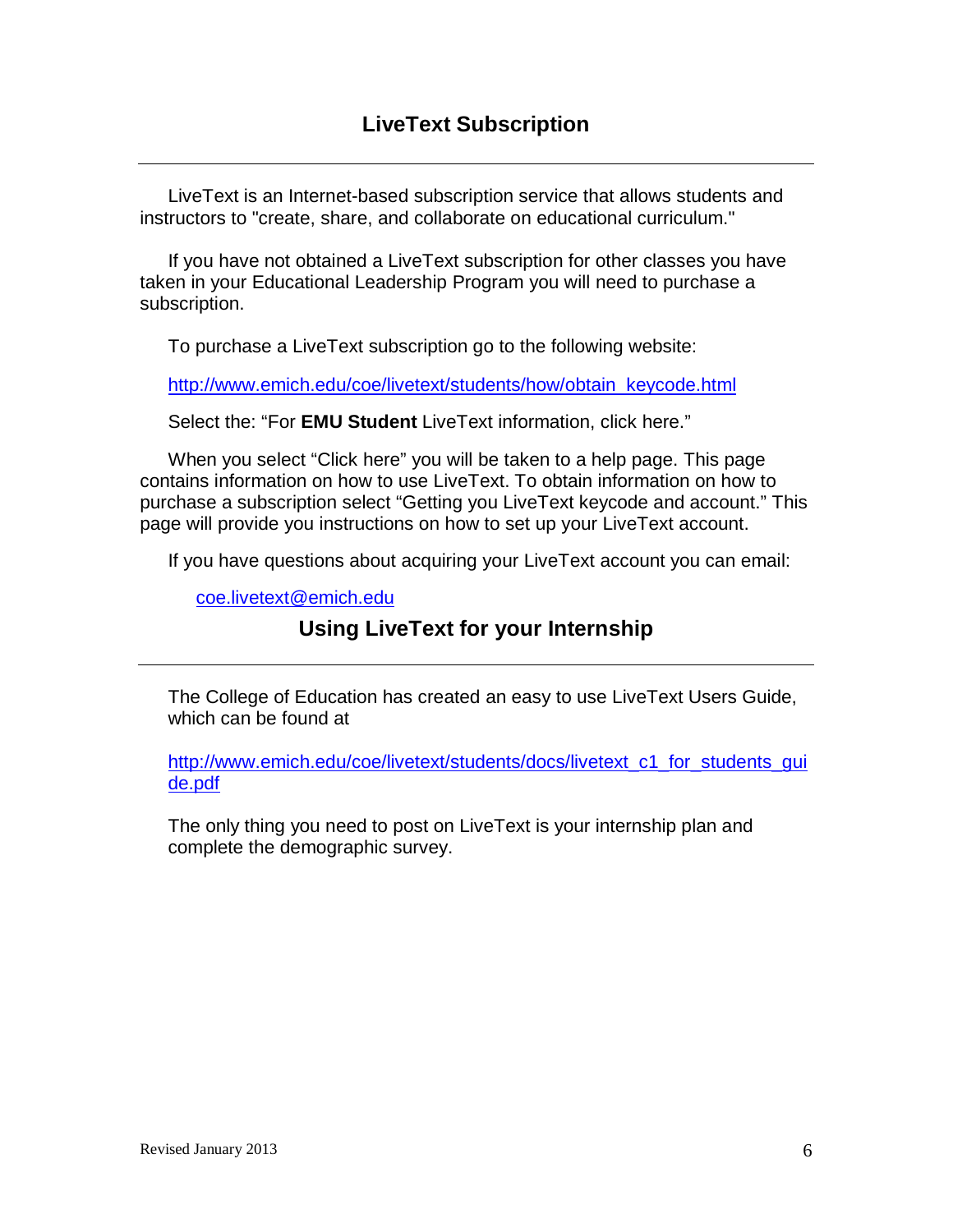## Roles and Responsibilities

## **The Intern will:**

- 1. Download the Internship Handbook, Application, and Check List. View *Internship Orientation*. (These can be found at the internship website: http://www.emich.edu/coe/lc/internships/k12\_higher.html) These are .pdf files and require Adobe Reader.
- 2. Complete and return the internship application form, resume, selfassessment, and internship plan either by mail, fax, or email (Fax:734.487.4608).
- 3. Discuss potential placement options with the university internship director. Email is the preferred method of communication to start this process.
- 4. Engage in all self-assessment activities described in this handbook (See "Preparing for the Internship" p. 9).
- 5. Initiate a meeting with the site mentor to discuss the development of the internship plan (See "Internship Plan" p. 10 and Appendix B).
- 6. Schedule a conference call at the internship site with the site mentor and the university internship director to review the internship plan.
- 7. Engage in all tasks that are written in the internship plan.
- 8. Prepare all materials described in the "Written Requirements" (p. 13) section of this handbook.
- 9. Schedule an "e-conference" after each 50 hours of the internship with the university internship director to discuss the progress of the internship. The reflective journal and progression toward the student's goals will be discussed with the university internship director at this meeting.
- 10.Schedule an "e-conference" at the culmination of the internship with the university internship director and the site mentor to review and reflect on the attainment of goals in the internship plan and the intern's professional growth
- 11.Submit one type-written copy of the written materials described in the "Evaluation" (p. 16) section of this handbook to the university internship director at the culmination of this meeting. In addition, the intern will submit designated elements of the internship Notebook using their LiveText account.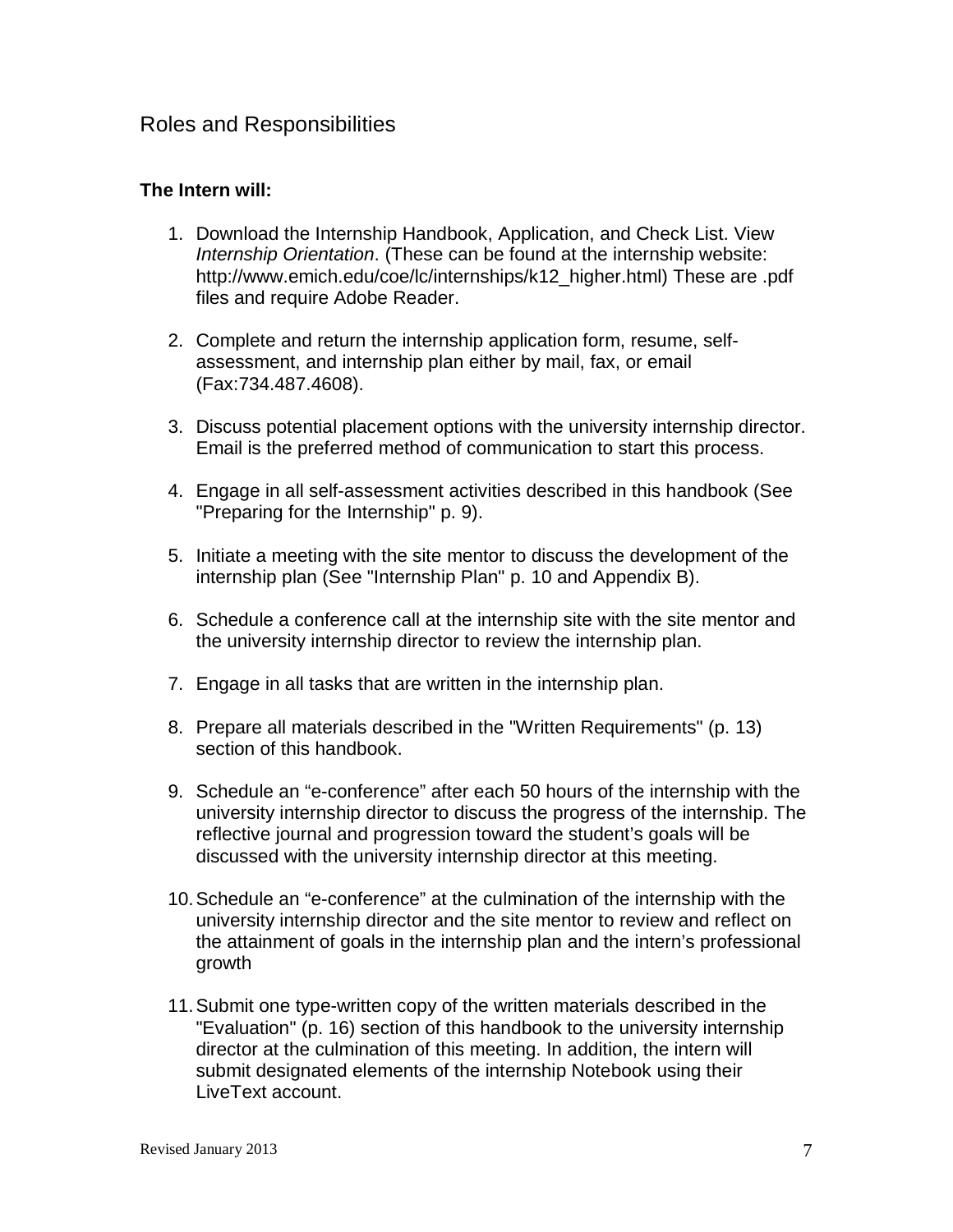## **The Site Mentor will:**

- 1. Agree verbally and in writing (See internship plan, p. 10 and Appendix B) to accept the intern for the designated semester and time.
- 2. Meet with the intern to develop the goals that make up the internship plan
- 3. Provide needed guidance and assistance in the accomplishment of the goals cited in the internship plan.
- 4. Hold a conference call and e-conferences with the intern and university internship director at a mutually arranged times to discuss the progress of the intern.
- 5. Complete the evaluation checklist at the culmination of the internship.

## **The University Internship Director will:**

- 1. Communicate with the on-site mentor regarding placement of the intern.
- 2. Meet at the internship site or participate in a conference call(s) with the site mentor and the intern to review the internship plan.
- 3. Provide assistance to the intern and site mentor as needed.
- 4. Hold regular conferences (e-conferences) during the internship experience and ascertain the intern's progress toward the accomplishment of his/her internship goals.
- 5. Consult with the site mentor and intern at the culmination of the internship to determine the quality of the internship experience and the intern's accomplishment of the goals set forth in the internship plan.
- 6. Read and assess the written materials prepared by the intern in the internship Notebook and those portions of the notebook also submitted using LiveText.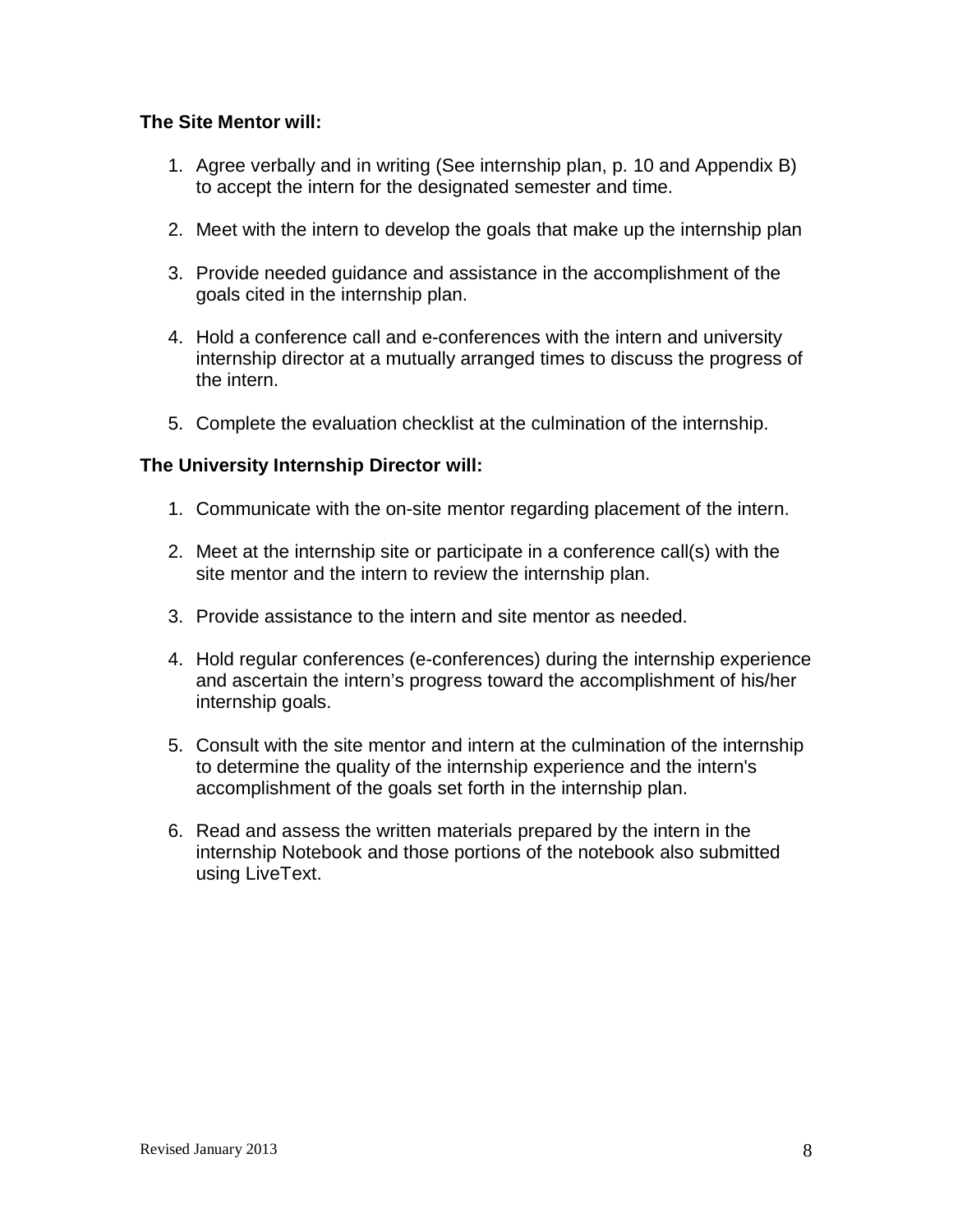Students begin the internship process with a self-assessment comprised of three components. The first component consists of preparation of the student's resume. The resume will be used to familiarize the site mentor with the intern's background and experience, and be included in the internship notebook.

The second component of the self-assessment process is a careful review of one's professional portfolio. The professional portfolio has evolved throughout one's career and academic training process and may be reflected upon as the intern engages in this stage of their current professional development. Potential strengths and weaknesses may be identified.

Lastly, the student completes the self-assessment instrument presented in Appendix A. This instrument has been developed from the knowledge, skills and dispositions reflected in the curriculum of the Educational Leadership Program at Eastern Michigan University.

Careful reflection upon these three pieces of information shall serve as a foundation for the development of the internship plan. The internship plan is constructed around the identified needs of the student and potential needs at the internship site.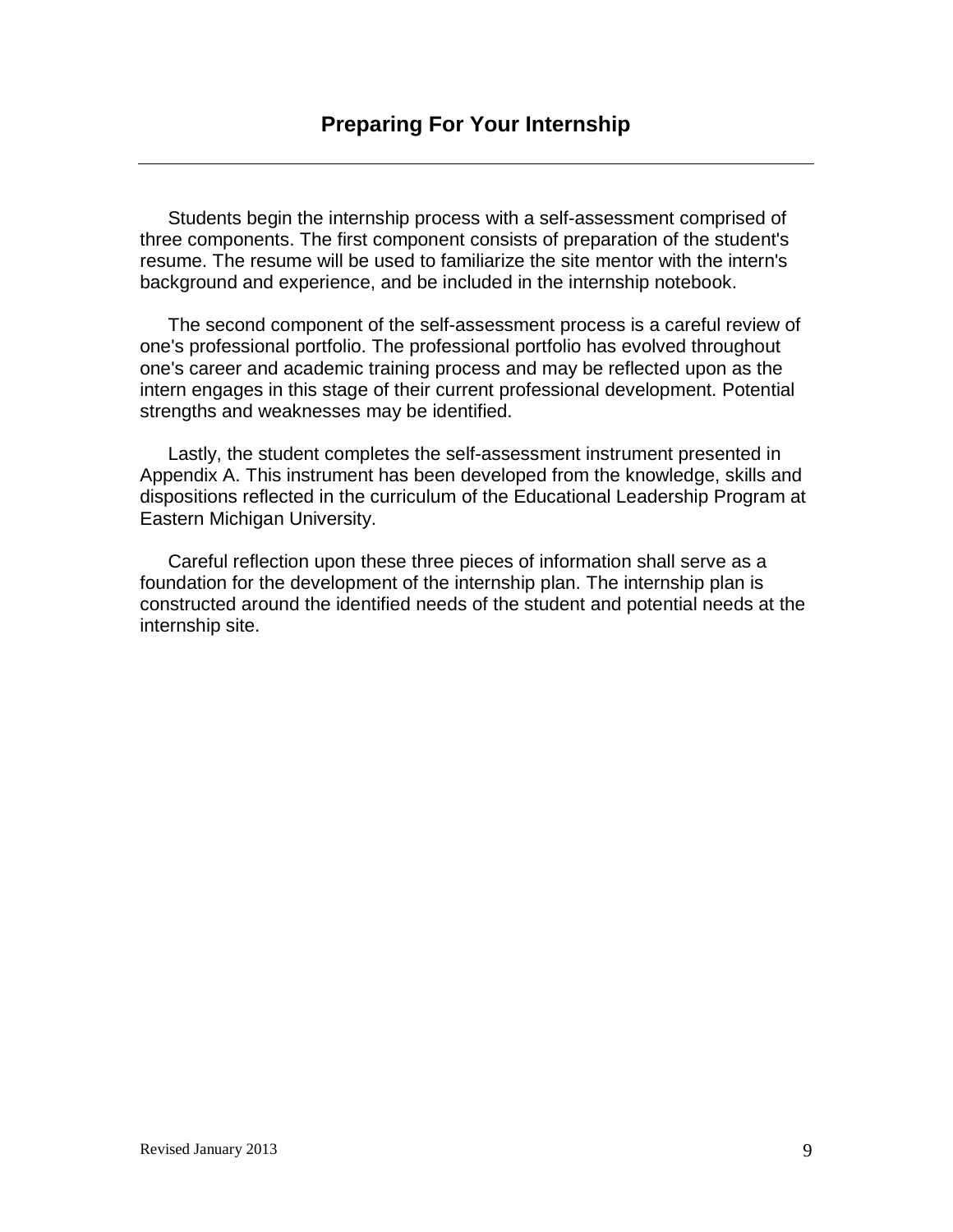This needs be posted on LiveText at the **END** of your internship.

After the intern has completed the self-assessment process, the intern shall schedule a meeting with the site mentor. The purpose of this meeting is to establish the internship plan. The intern should discuss his/her background reflecting on both his/her personal strengths and identified needs. Secondly, the site mentor and intern need to brainstorm potential activities and experiences that will enhance and support the intern's continued growth and development as an educational leader.

The plan must be developed collaboratively by the student and site mentor. The internship plan is made up of three stages: reactive, interactive, and active (LaCost & Pounder, 1988). These areas provide the student with the opportunity to progressively develop and apply their skills and knowledge at the internship site. A description of each stage is provided below.

## **Internship Plan**

- **1) Reactive**: This phase consists of observation and shadowing experiences. The student has the opportunity to observe a variety of leaders in multiple situations working with diverse populations and reflects on the varied components of the leadership role. This phase increases student understanding of effective leadership skills and their impact on universities. The student observes the behavior of practicing leaders at different levels in the organization and notes the actions taken. Students are expected to question, analyze, and integrate the observed leadership behaviors into a reflective journal.
- **2) Interactive**: This phase includes coordinated interaction between leadership coursework and the internship experience. The student is involved in a specific project or a series of projects related to a specific leadership positions. This interaction focuses on application of espoused theory and theory-in-use. The student is involved in collaboratively selecting and designing the leadership activities thus, augmenting their coursework training while in the field. Students are expected to develop linkages between theory and practice, and to actively discuss and analyze the leadership strategies utilized in each setting.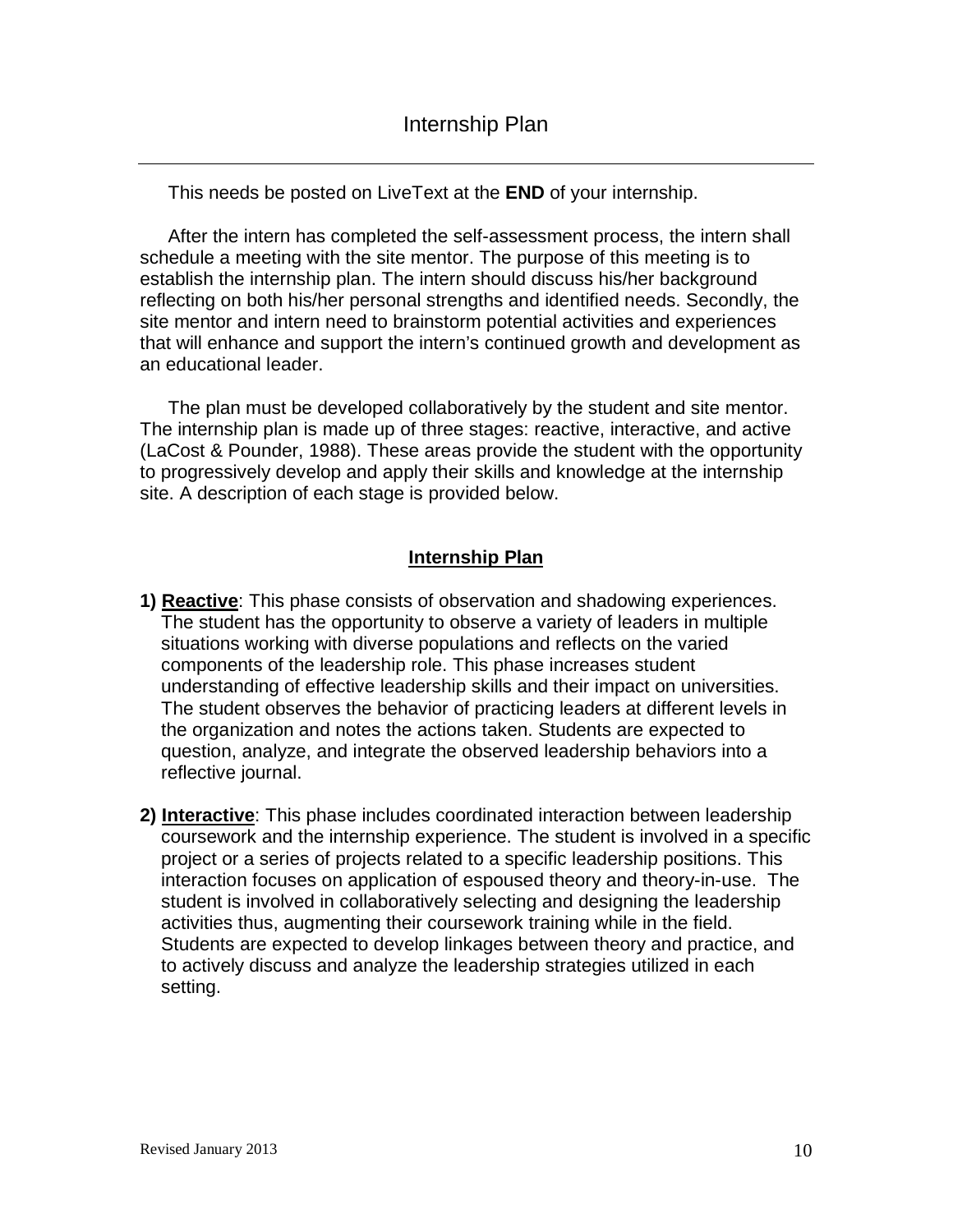**3) Active**: A culminating activity characterizes this phase of the internship. Students are engaged in an intensive, comprehensive, long-term experience. The intern assumes full or nearly full responsibility for a given role or task. Students are expected to engage other interns, the site mentor and/or university representative in actively and collegially reflecting and assessing theory, research and practice appropriate to the project.

## **(See example page 20 )**

## **IMPORTANT:**

**THE INTERN WILL THEN CONTACT THE UNIVERSITY INTERNSHIP DIRECTOR AND SCHEDULE A CONFERENCE CALL WITH ALL THREE PARTIES (INTERN, SITE SUPERVISOR, AND INTERNSHIP DIRECTOR),** *PRIOR* **TO BEGINNING THE INTERNSHIP, TO CONFIRM SUPPORT FOR THE AFOREMENTIONED GOALS. HOURS MAY NOT BE ACCUMULATED TOWARD THE INTERNSHIP UNTIL THIS MEETING/CONFERENCE CALL TAKES PLACE.**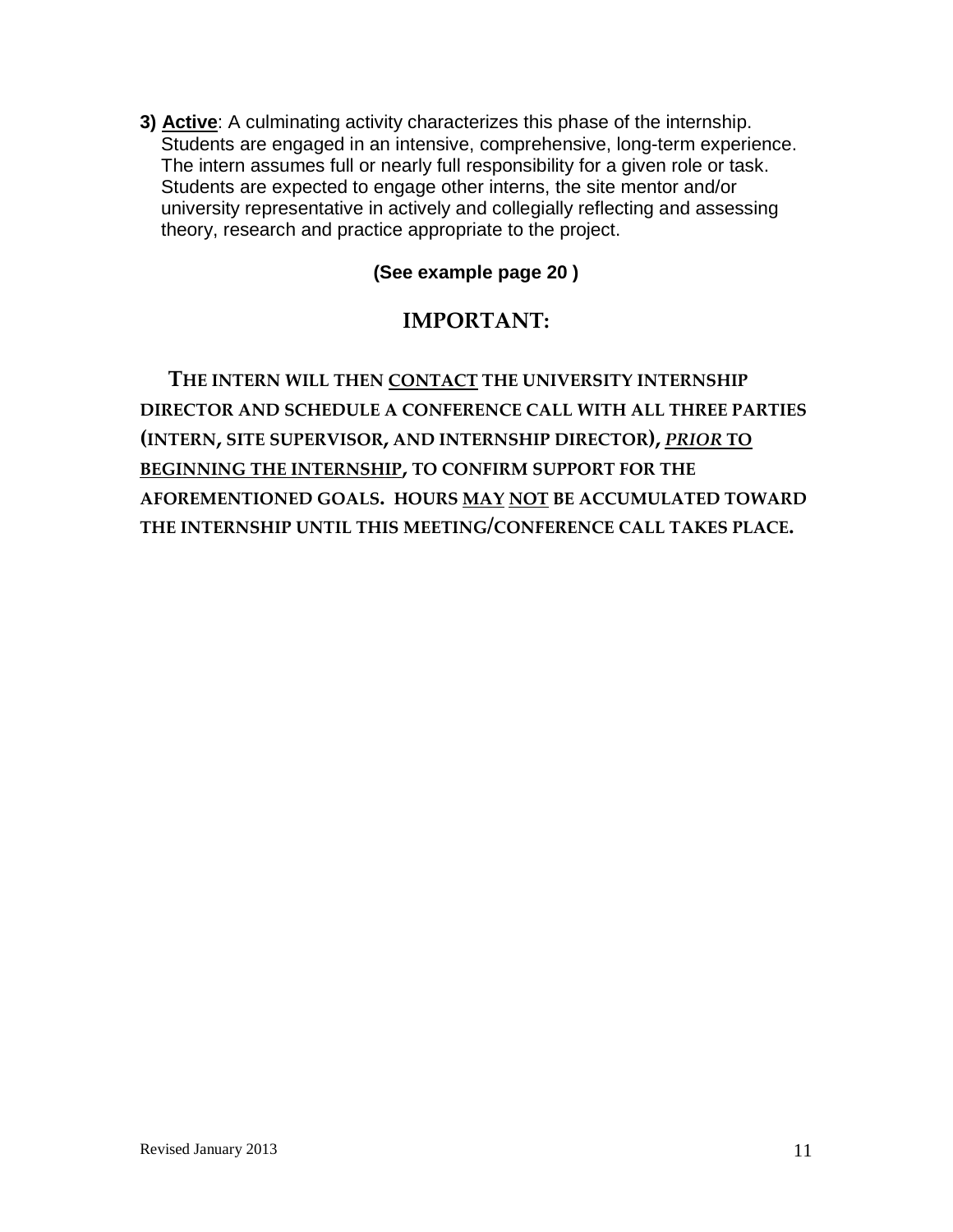## **Initial Internship Conference Call or Meeting**

The following items will be covered in the initial conference between the intern, site mentor, and university supervisor:

- □ Review of Internship Plan / Mentor Confirmation
- $\Box$  Review of Requirements for the Internship
- □ Subsequent E-conferences
- $\Box$  Internship Time-line
- $\Box$  Internship Log Journal Documentation
- LiveText
- □ Internship Notebook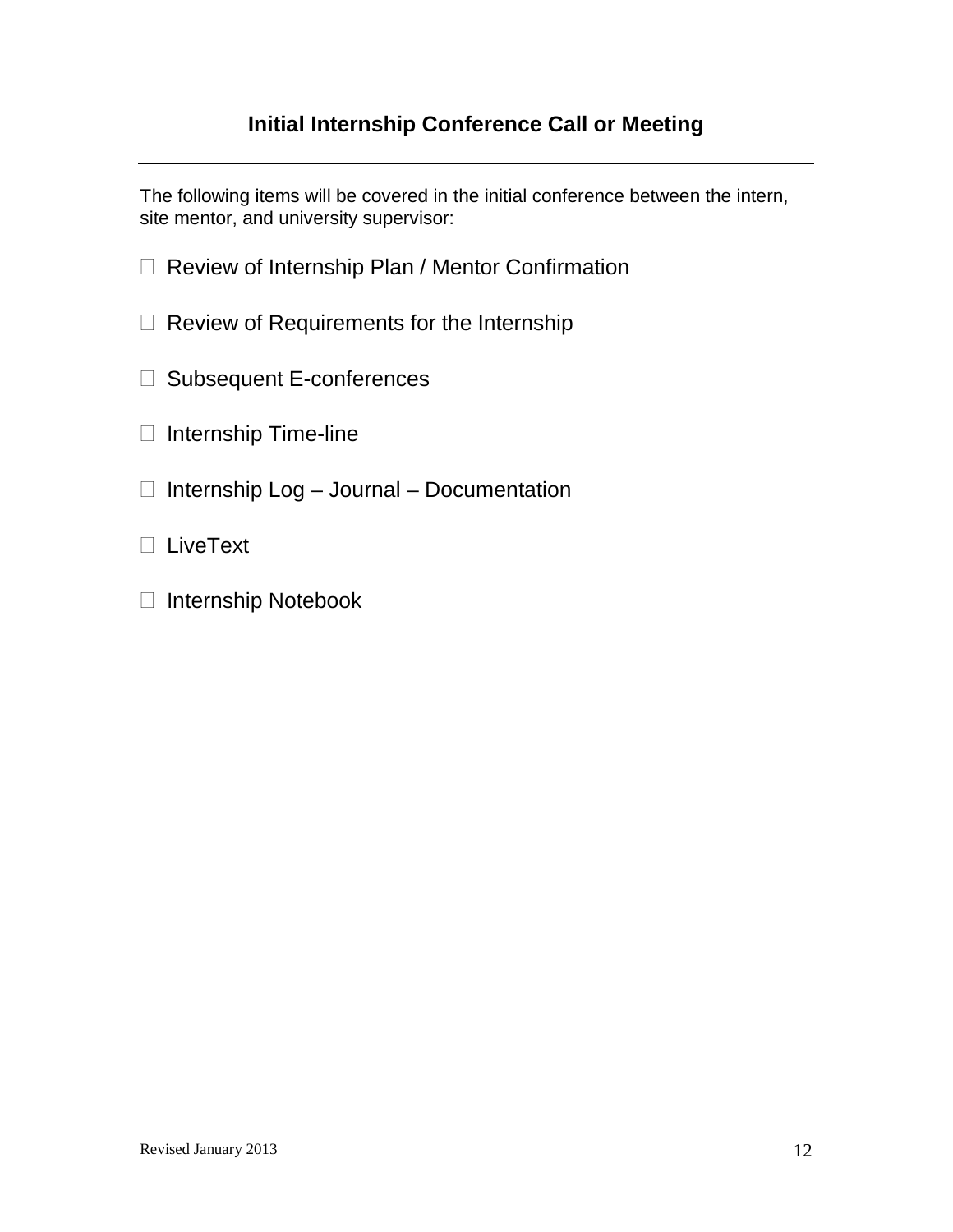The following are the written requirements to be incorporated in the internship notebook. Begin with logging all hours in the **internship log**. (See Appendix C).

## Reactive Goals

- a) Maintain a **reflective journal** (Appendix E) in which the intern recounts the significant experiences of the internship and reflects on those experiences. This would incorporate the deliberate, analytical analysis of the actions of educational leaders. It would compare actions to intentions and offer thoughts regarding strategies for strengthening or refining actions in the future. A suggested format to be used for the reflective journal is included as Appendix E. The intern is encouraged to make a minimum of two journal entries per week throughout the internship.
- b) Prepare one **critical incident report** (Appendix D) for every 100 hours of internship service. The student should reflect on the action of another educational leader, and analyze and provide a critical assessment of the professional action. A suggested format to be used for the critical incident report is included in Appendix D.

## Interactive

a) Engage in interactive experiences with other educational stakeholders in the internship setting. Observe the behaviors, attitudes and styles of leadership utilized by these individuals as well as yourself. Reflect on these observations in your **journal** and submit any **supporting documentation** that represents the efforts of those engaged in these processes.

## Active

b) In conjunction with the site mentor select a long-term project for which the intern has full or nearly full responsibility. At the conclusion of the project submit **relevant documents** developed during the project and make necessary **journal** entries which describe the leadership theory, research and practice utilized during the project. Prepare your **professional formation paper**. (See page 15)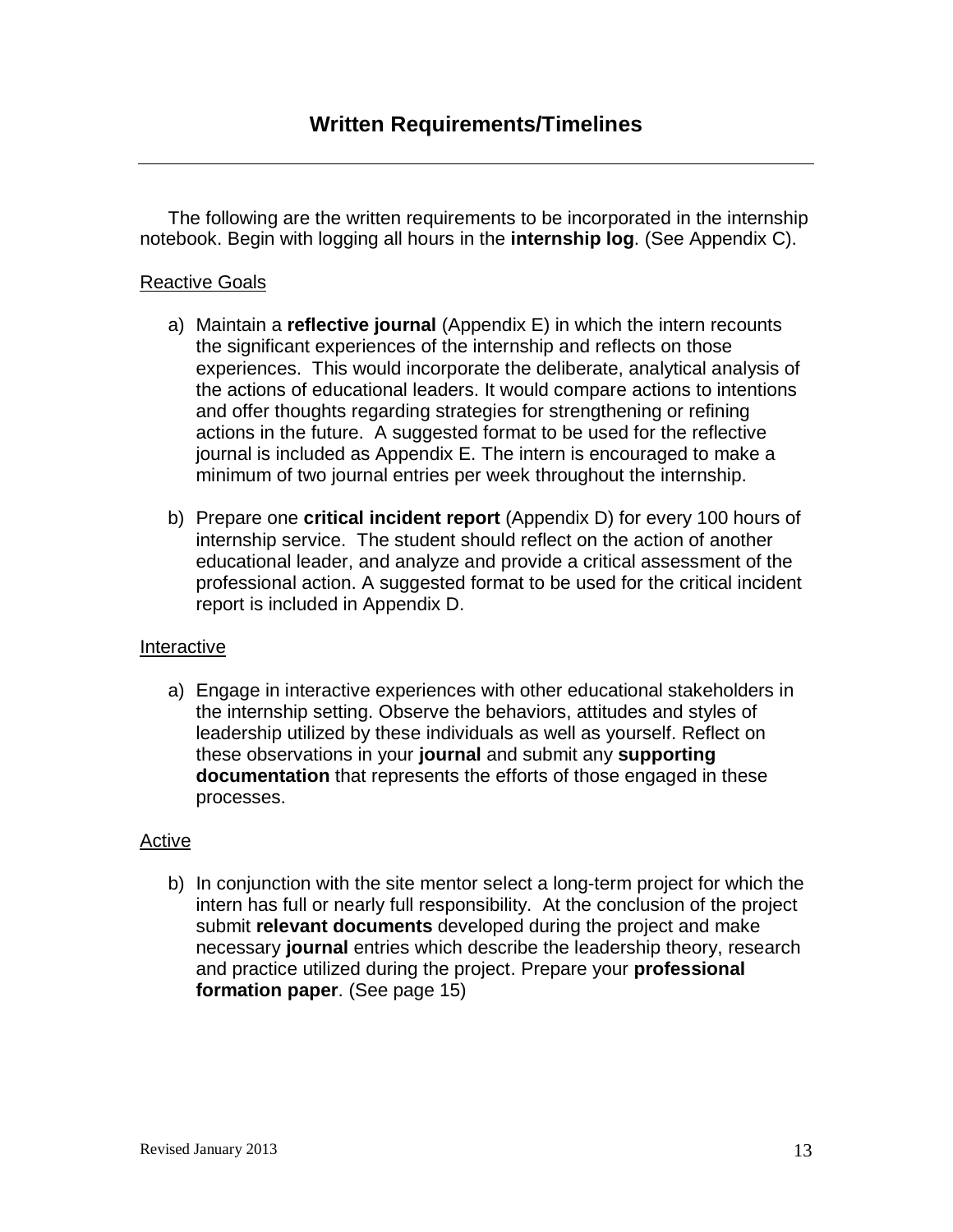#### Summary of Written Requirements

- a) These following items should be organized into a professional Notebook that reflects the totality of the internship experience:
	- 1. Student's Resume
	- 2. Completed Self Assessment Instrument (Appendix A)
	- 3. Internship Plan (p. 10 and Appendix B) [LiveText]
	- 4. Reflective Journal (Appendix E)
	- 5. Relevant Supporting Documentation
	- 6. Critical Incident Report(s) (Appendix D)
	- 7. Internship Log (Appendix C)
	- 8. Professional Formation (p. 15)
	- 9. Mentor Feedback Form (Appendix F)
- b) These items should be organized in such a way that I can follow and evaluate the quality of your internship experience. I should be able to easily connect your internship plan to the reflective journal and documentation.

## **C) DIVIDERS MUST BE USED FOR YOUR NOTEBOOK.**

## **Timelines**

In order to facilitate a meaningful internship experience, the university internship director will work collaboratively with the intern and site mentor to create timelines that will benefit all parties. It is recommended that the intern dedicate 9-12 hours a week to the internship process. This allows the student to have realistic, sustained access to the real work of school administration. Because the internship experience(s) normally spans across more than one semester the intern will receive an incomplete "IP" grade for the internship. The "IP" grade will be removed following completion of all internship requirements.

Unless prior permission is received from the internship director, all students should complete the internship within **one** calendar year.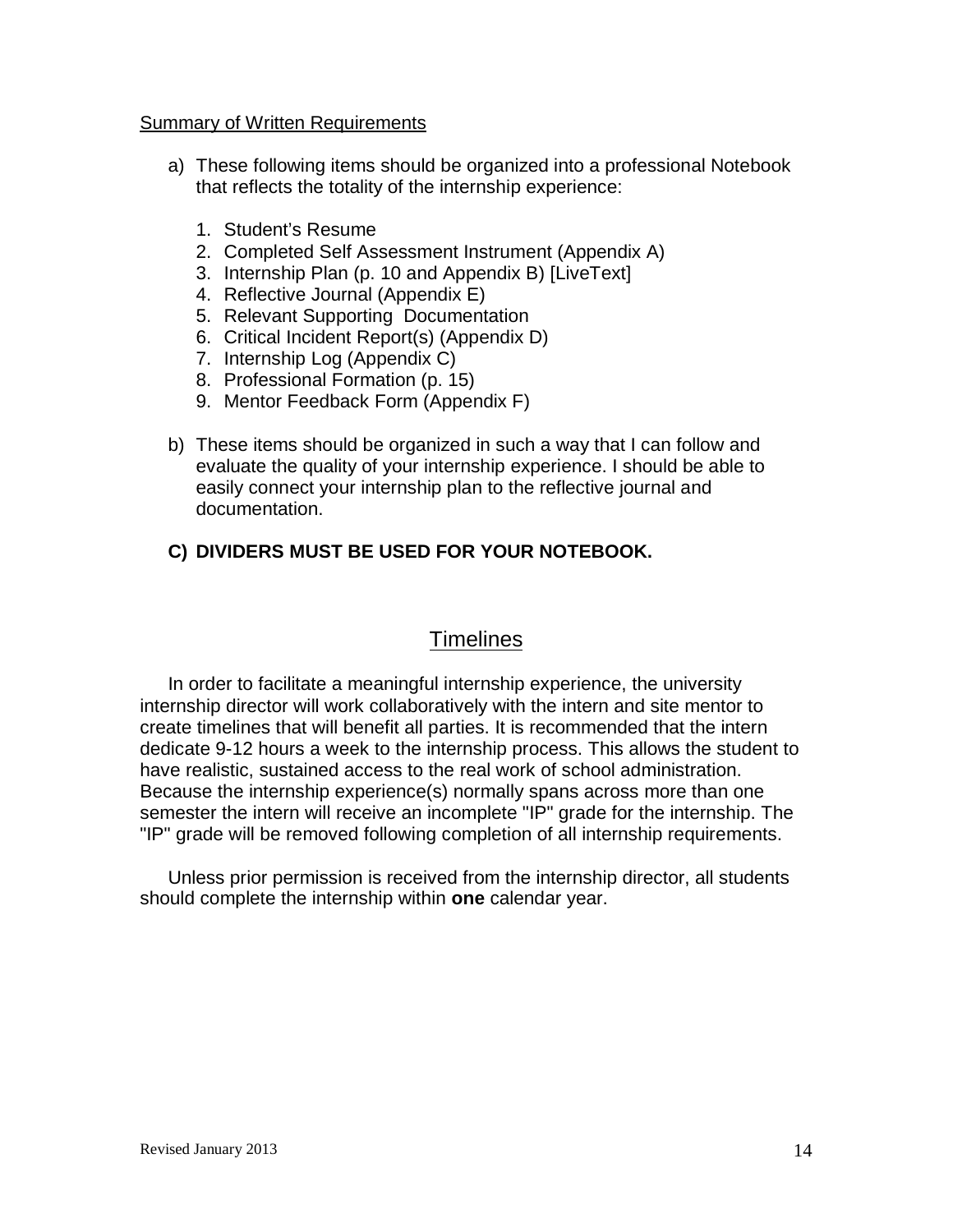At the conclusion of the internship the intern is to review his/her selfassessment journal, critical incident report(s), interview notes, and any supporting material in order to synthesize learning. As a result of this reflection the intern is to develop a personalized understanding of "what it means to be an administrator."

Students are to prepare a 3-4 page paper, to be incorporated into the student's Notebook, that contains the elements of their reflection and details the current state of their professional thinking. It should deal with questions such as:

- What are the skills, attitudes and feelings you would want to promote as an educational leader? Why are they important?
- What is your philosophy of education?
- What are the standards against which you would evaluate your own actions?
- What experiences in the internship shaped your beliefs? How have they changed as a result of the internship?
- What additional skills, attitudes, values do you feel you need to continue your development as an educational leader?
- After a review of your self-assessment what other experiences do you need to engage in as you continue your professional development?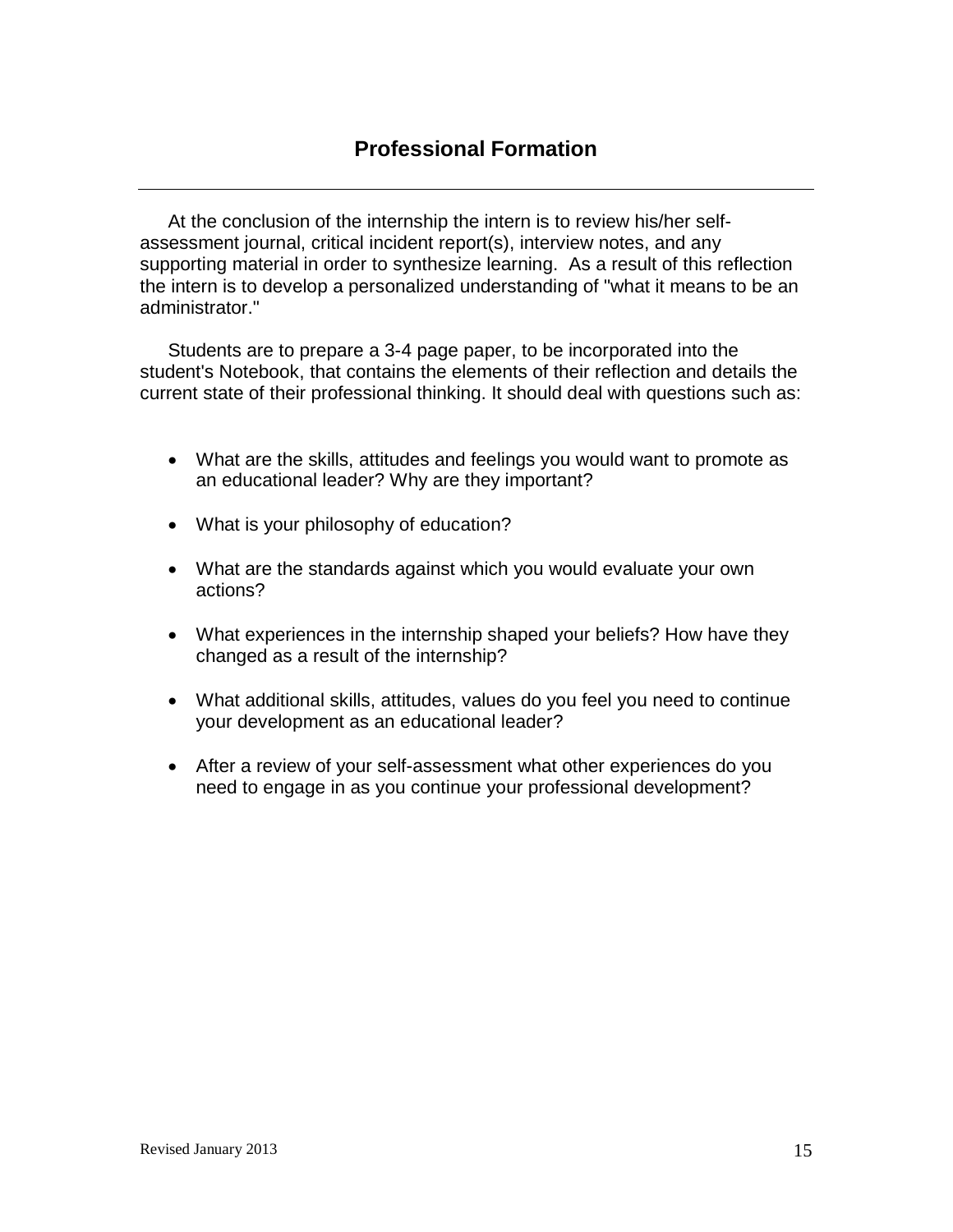- 1. A total of 100 400 hours of contact time related to the internship and its activities are required for completion of the experience. The time requirement is determined by the number of credit hours elected by the student. i.e., 1 credit = 100 hours, 2 credits =  $200$  hours, 3 credits =  $300$ hours, and 4 credits  $=$  400 hours.
- 2. Students are required to submit to the university internship director one typewritten copy of the **internship notebook** which includes the following:
	- a. Student's Resume
	- b. Completed Self-Assessment Instrument
	- c. Internship Plan [LiveText]
	- d. Reflective Journal
	- e. Relevant Supporting Documentation
	- f. Critical Incident Report(s)
	- g. Internship Log
	- h. Professional Formation
	- i. Mentor Feedback Form
	- j. This should be professionally organized with dividers.
- 3. Your internship plan is the only document that you must post to LiveText. It is recommended that these documents be created for your Notebook using a word processing program and then, using the cut and paste function, be placed in LiveText. This is not posted on LiveText until the end of your internship
- 4. Evaluation of the internship will be the responsibility of the university internship director. Such evaluation will be based upon: (A complete rubric for the evaluation of your internship notebook can be found in the course syllabus on page 29.)
	- a. degree of completion of the goals outlined at the beginning of the internship;
	- b. degree of leadership skill, insight and development, as shown in the reflective journal, critical incident reports and professional formation;
	- c. degree of leadership skill exhibited, as noted in observations of site mentor and university internship director. The mentor feedback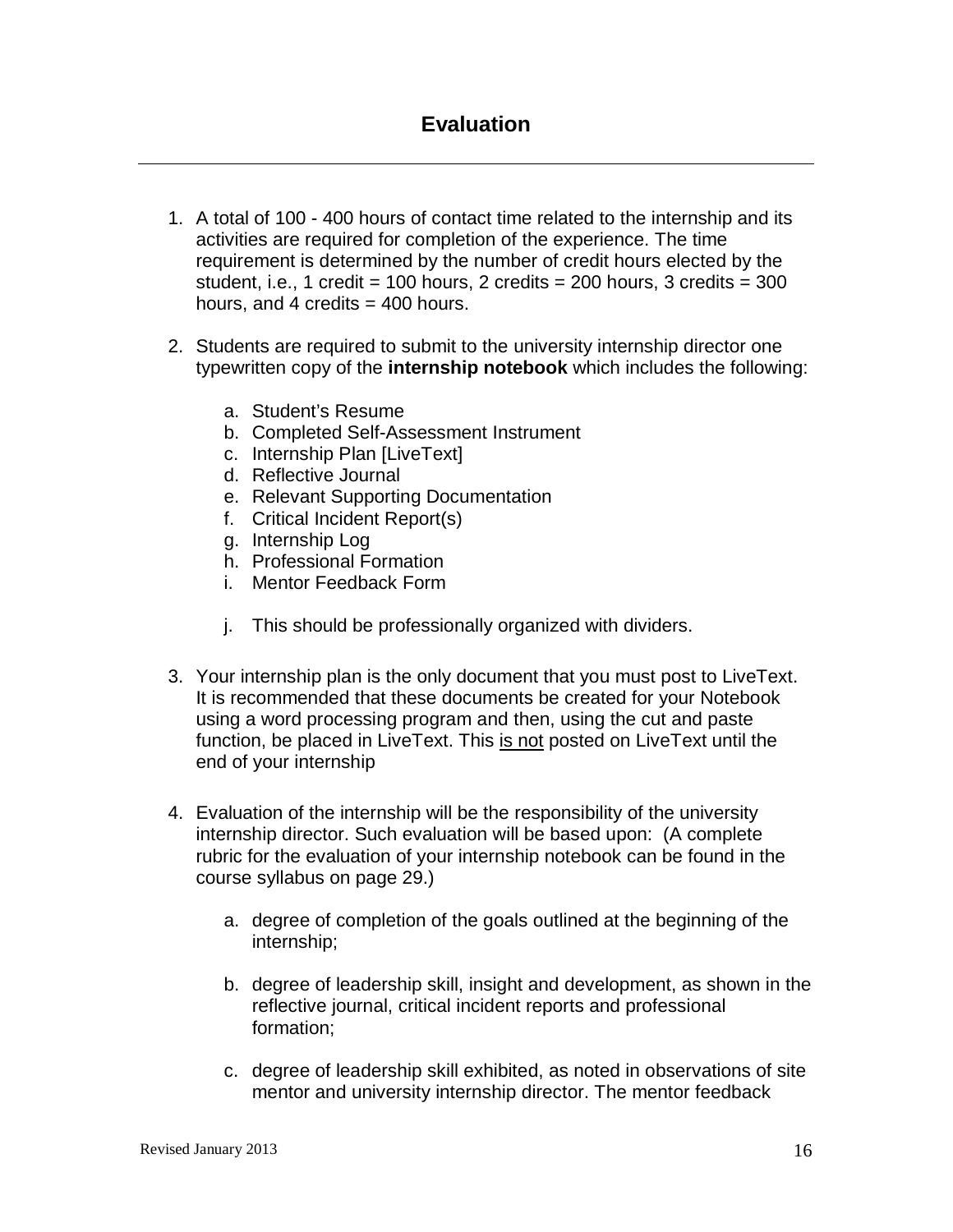form will be used by the site mentor (See Appendix F). In addition the site mentor will be encouraged to prepare a narrative recommendation on behalf of the intern.

5. Following the submission of your internship notebook, the posting of your internship plan and the completion of the demographic survey on LiveText, the intern will receive a credit or no-credit grade for the internship experience.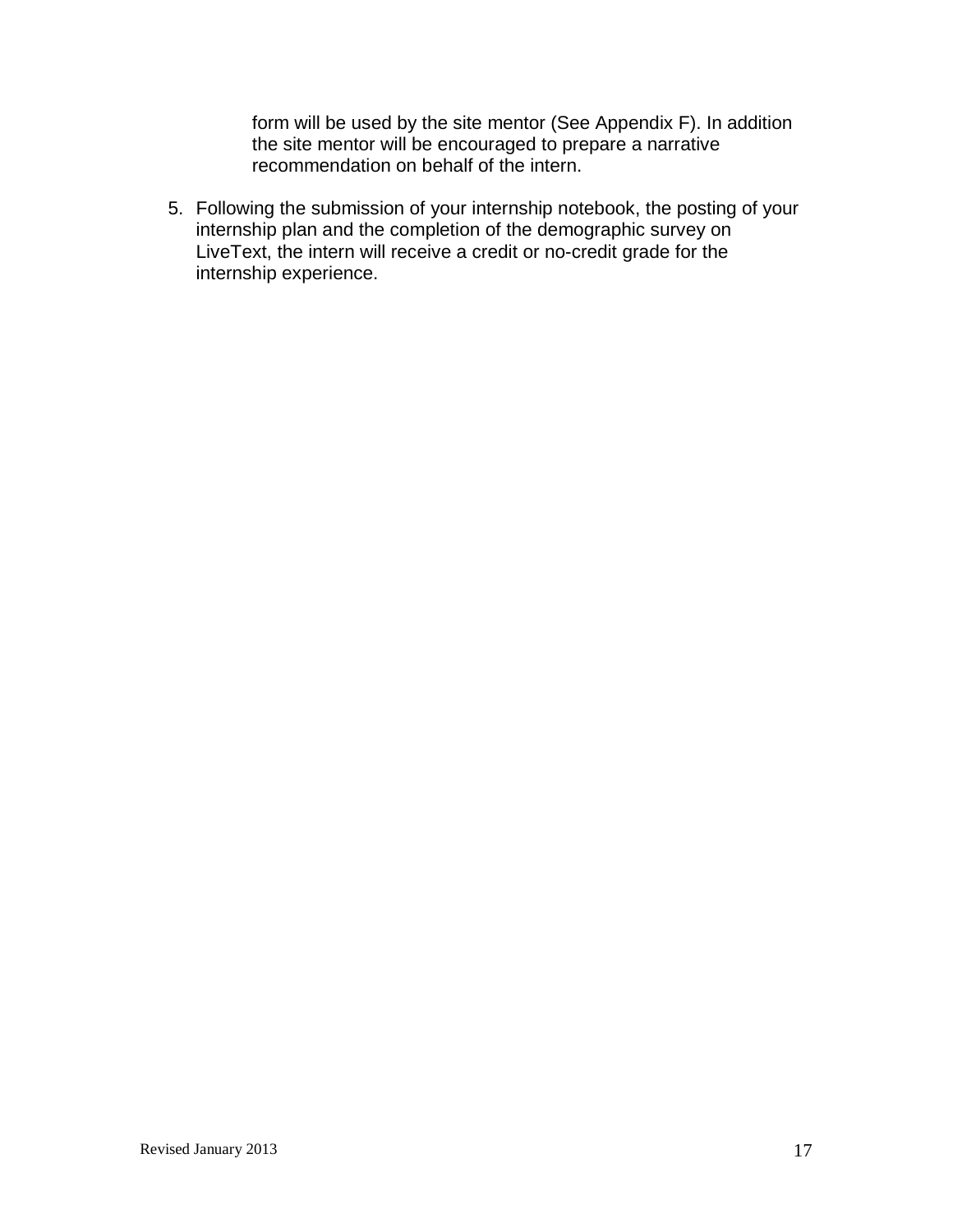#### **APPENDIX A**

#### **Self-Assessment**

| Name |
|------|
|      |

Name \_\_\_\_\_\_\_\_\_\_\_\_\_\_\_\_\_\_\_\_\_\_\_\_\_\_\_\_\_\_\_\_\_\_ Present Position \_\_\_\_\_\_\_\_\_\_\_\_\_\_\_\_\_\_

| $\overline{\phantom{a}}$<br>Date | Versi.<br>.<br>∽<br>.<br>$-$ 0.1016<br>- |  |
|----------------------------------|------------------------------------------|--|
|                                  |                                          |  |

#### **Directions**

On the right side of the goals statement indicate your present skill level in effectively performing tasks related to this statement.

Use the following scale:

- $5 =$  Highly skilled
- $4 = Skilled$
- 3 = Somewhat skilled
- $2 =$  Marginal skills
- $1 = No$  skills

| <b>Goals</b>                                                                                                                                                                                                                                                                                                                                              | 5 | $\boldsymbol{\Delta}$ | 3 | 2 |  |
|-----------------------------------------------------------------------------------------------------------------------------------------------------------------------------------------------------------------------------------------------------------------------------------------------------------------------------------------------------------|---|-----------------------|---|---|--|
| <b>Goal 1:</b> To foster educational leaders who know and understand the<br>leadership and administration of student affairs and higher education<br>(e.g., purpose of post-secondary education; role of leadership and<br>administration; governance; national and global issues affecting<br>higher education) and can apply these concepts in practice |   |                       |   |   |  |
| <b>Goal 2:</b> To foster educational leaders who know and understand the<br>organization of higher education (e.g, history and philosophy of<br>higher education; public policy; finance; assessment; political,<br>social, cultural and economic systems) and can apply these concepts<br>in practice.                                                   |   |                       |   |   |  |
| <b>Goal 3:</b> To foster educational leaders who know and understand law<br>and ethics (e.g., professional codes of ethics; philosophy of higher<br>education and/or student affairs; law related to student affairs and/or<br>higher education) and can apply these concepts in practice.                                                                |   |                       |   |   |  |
| <b>Goal 4:</b> To foster educational leaders who know and understand<br>human relations and cultural diversity (e.g., importance of diversity<br>and equity in a Democratic society; understanding human relations;<br>role of education in sustaining a democratic society) and can apply<br>these concepts in practice.                                 |   |                       |   |   |  |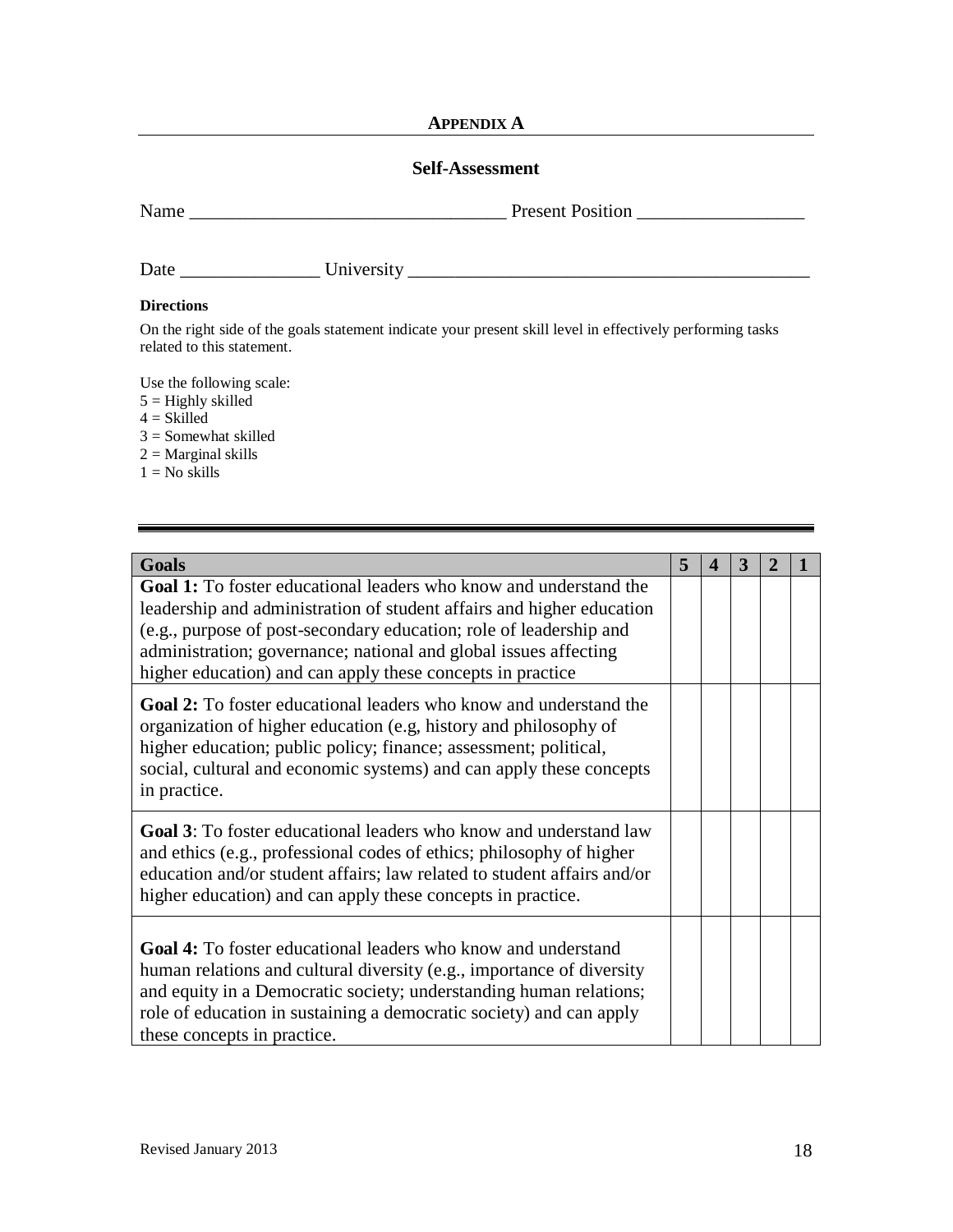| <b>Goal 5:</b> To foster educational leaders who know and understand<br>college student development and student characteristics (e.g., college<br>student and adult development; college student characteristics related<br>to institutional practice) and can apply these concepts in practice           |  |  |  |
|-----------------------------------------------------------------------------------------------------------------------------------------------------------------------------------------------------------------------------------------------------------------------------------------------------------|--|--|--|
| <b>Goal 6:</b> To foster educational leaders who know and understand the<br>concepts of conducting and evaluating research (e.g., research<br>design) and can apply these concepts in practice                                                                                                            |  |  |  |
| <b>Goal 7:</b> To foster educational leaders who know and understand<br>professional practice (e.g., program planning and execution, advising;<br>group dynamic, evaluation, staff training and supervision, policy<br>development, planning, and budgeting) and can apply these concepts<br>in practice. |  |  |  |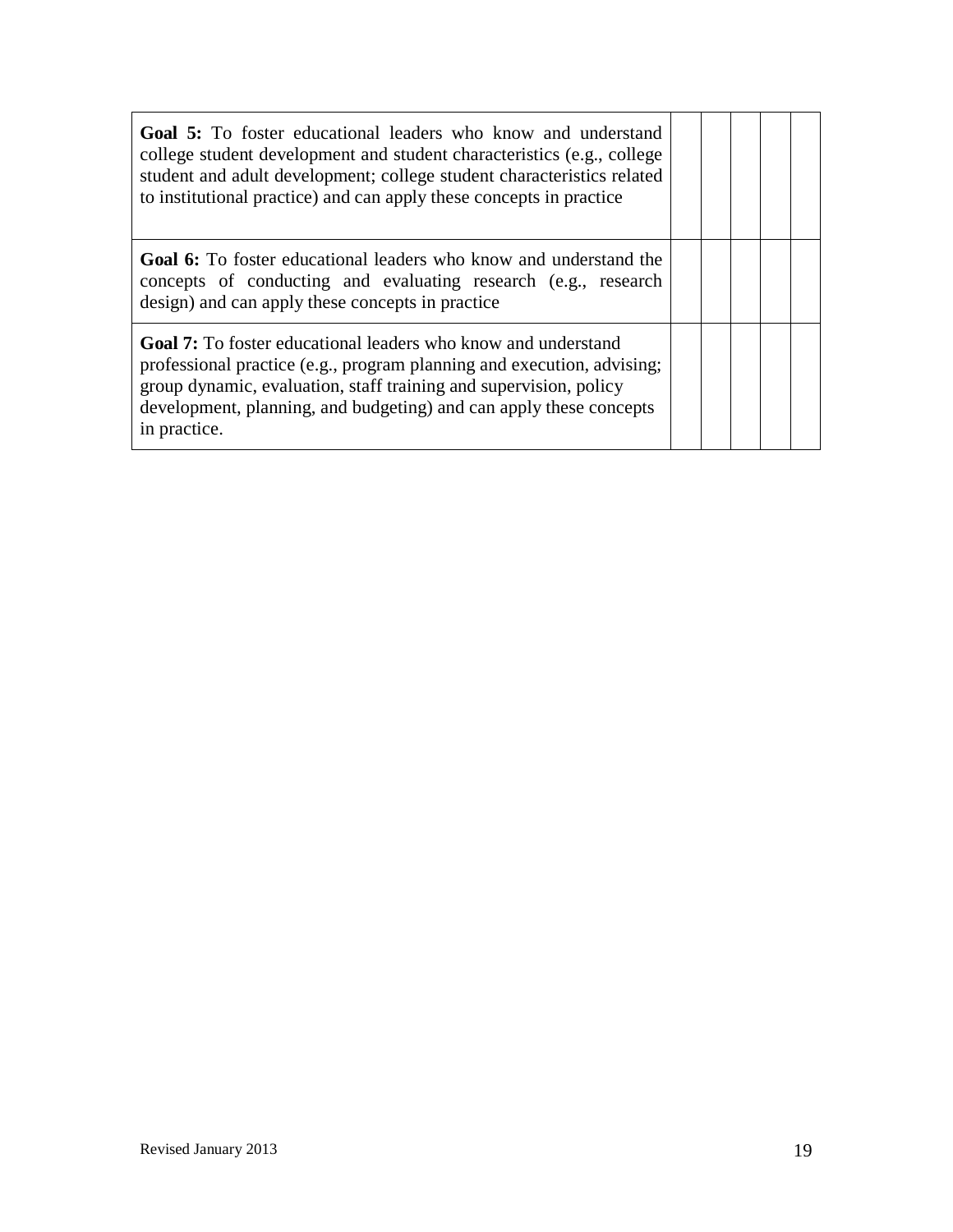#### **APPENDIX B**

#### Eastern Michigan University Department of Leadership & Counseling

#### *This is an Example, you will need to develop your own plan*

#### **Internship Plan**

Intern's Name: Student Number: E

Site Mentor: Location:

**Reactive:** This phase consists of observation and shadowing experiences. The student has the opportunity to observe a variety of leaders in multiple situations working with diverse populations and reflects on the varied components of the leadership role. This phase increases student understanding of effective leadership skills and their impact on universities. The student observes the behavior of practicing leaders at different levels in the organization and notes the actions taken. Students are expected to question, analyze, and integrate the observed leadership behaviors into a reflective journal.

For Example:

*The intern will demonstrate an understanding of the complexity of the role of leadership by shadowing three university leaders at a variety of levels in the organization for a minimum of three hours, charting the range of activities dealt with by the leaders, and preparing notes that specifically address the linkages between the observed behaviors and the theoretical understanding of the role of the leader. Notes included in the reflective journal.* 

*The intern will observe 3 different kinds of meetings chaired by university leaders in diverse settings. He/she will prepare notes describing the audiences for each meeting, the leadership strategies used by the leaders and the perceived advantages and disadvantages of each strategy.* 

**Interactive:** This phase includes coordinated interaction between leadership coursework and the internship experience. The student is involved in a specific project or a series of projects related to a specific leadership positions. This interaction focuses on application of espoused theory and theory-in-use. The student is involved in collaboratively selecting and designing the leadership activities thus, augmenting their coursework training while in the field. Students are expected to develop linkages between theory and practice, and to actively discuss and analyze the leadership strategies utilized in each setting.

#### For Example:

*The intern will conduct a focus group involving faculty, staff, students, and residents from the local community to assess the library for a report that will be given to the Higher Learning Commission (formerly North Central Accreditation). This involvement will help the intern understand what higher education administrators have to accomplish in order to excel at the accreditation requirements of their regional accrediting organization.*

**Active:** A culminating activity characterizes this phase of the internship. Students are engaged in an intensive, comprehensive, long-term experience. The intern assumes full or nearly full responsibility for a given role or task. Students are expected to engage other interns, the site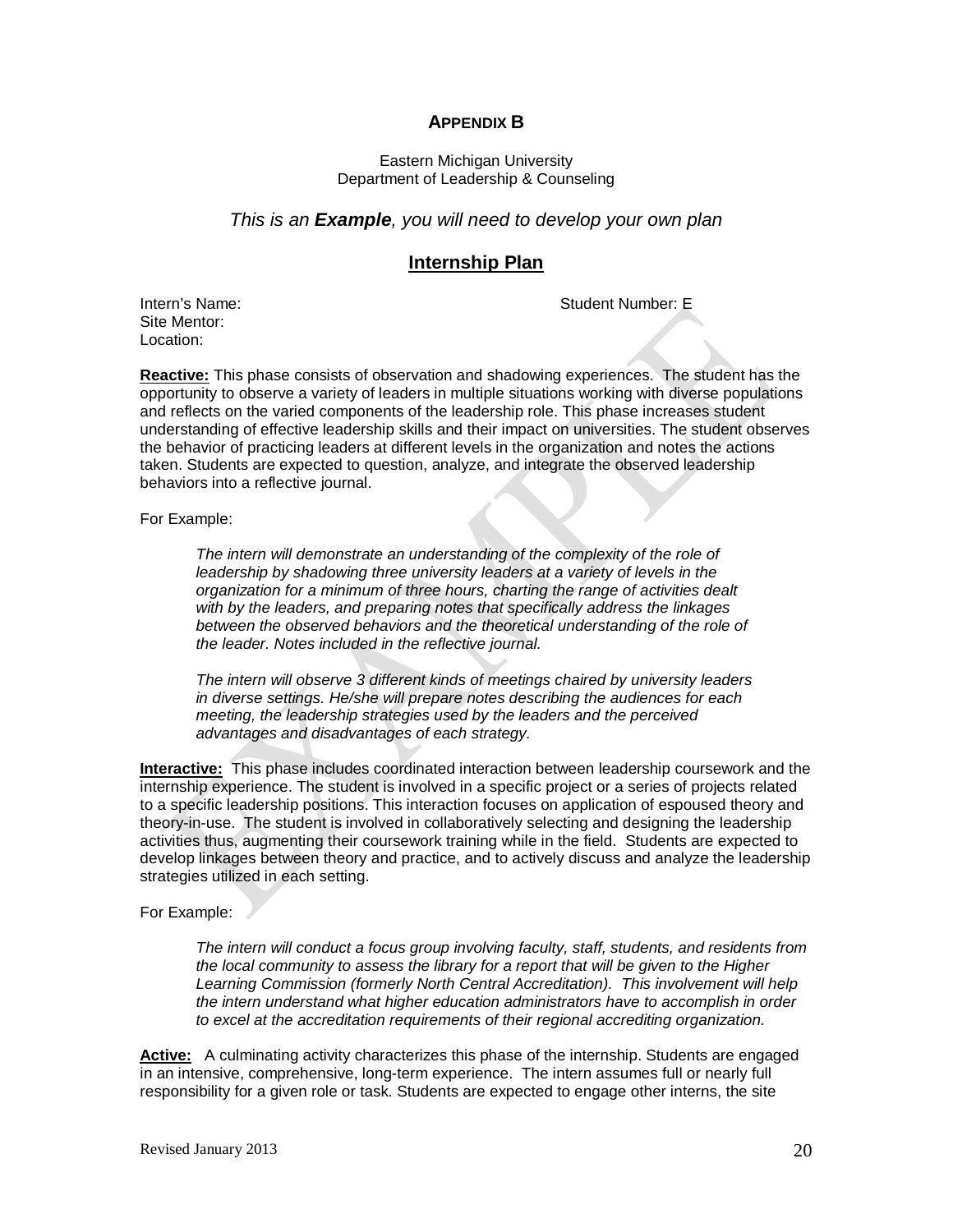mentor, and/or university representative in actively and collegially reflecting and assessing theory research and practice appropriate to the project.

For Example:

*The intern will evaluate the results of a survey that has been given to the Spring 2008 EN 111 class concerning the effectiveness and usefulness of the KJS Library. She will then present the results to the KJS Library administration.*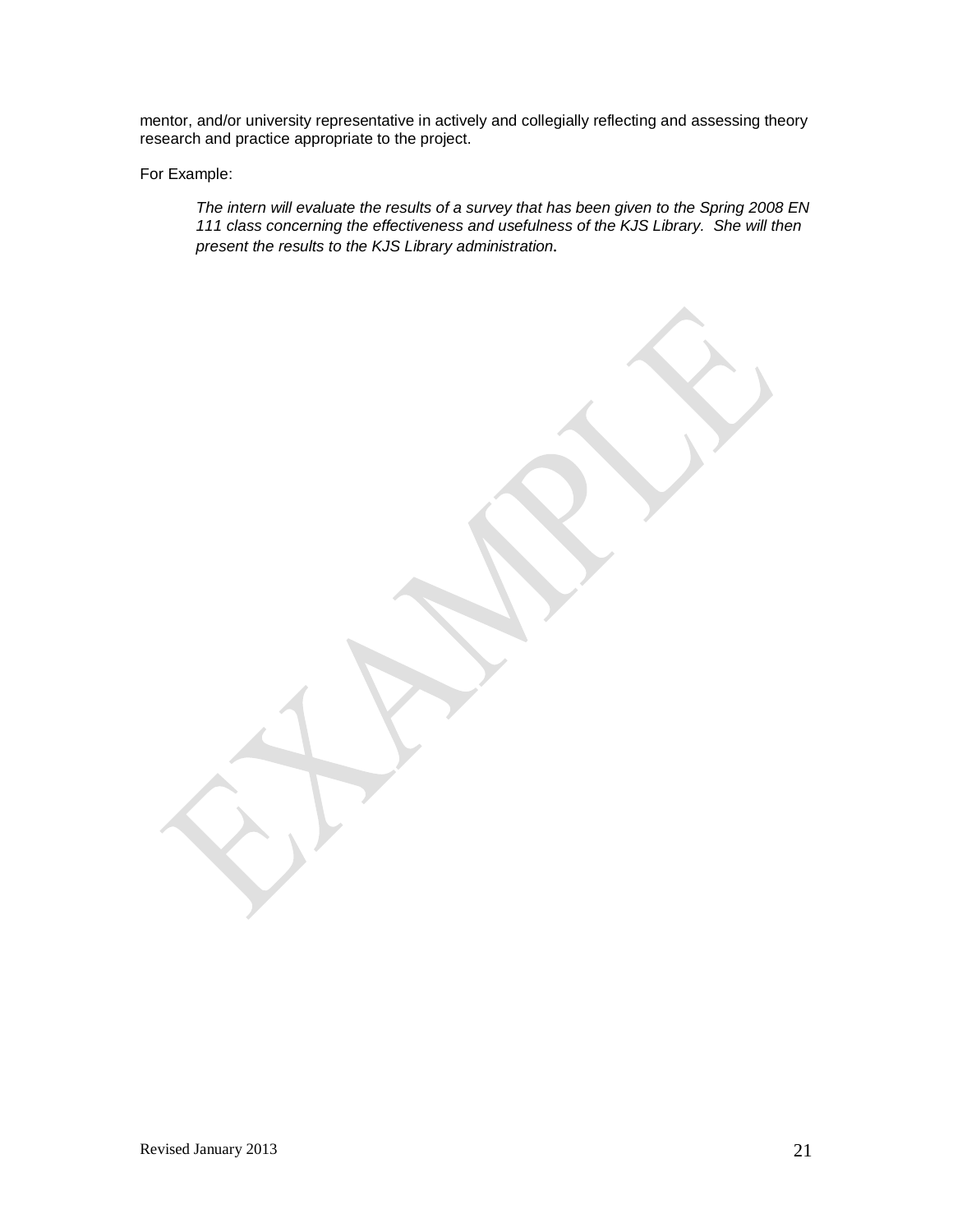## **APPENDIX C**

## Eastern Michigan University Department of Leadership & Counseling

## Internship Log

| <b>Date</b> | <b>Time</b> | Location | <b>Activity</b> | Goal | <b>Support Documents</b> | <b>Total Hours</b> |
|-------------|-------------|----------|-----------------|------|--------------------------|--------------------|
|             |             |          |                 |      |                          |                    |
|             |             |          |                 |      |                          |                    |
|             |             |          |                 |      |                          |                    |
|             |             |          |                 |      |                          |                    |
|             |             |          |                 |      |                          |                    |
|             |             |          |                 |      |                          |                    |
|             |             |          |                 |      |                          |                    |
|             |             |          |                 |      |                          |                    |
|             |             |          |                 |      |                          |                    |
|             |             |          |                 |      |                          |                    |
|             |             |          |                 |      |                          |                    |
|             |             |          |                 |      |                          |                    |
|             |             |          |                 |      |                          |                    |
|             |             |          |                 |      |                          |                    |
|             |             |          |                 |      |                          |                    |
|             |             |          |                 |      |                          |                    |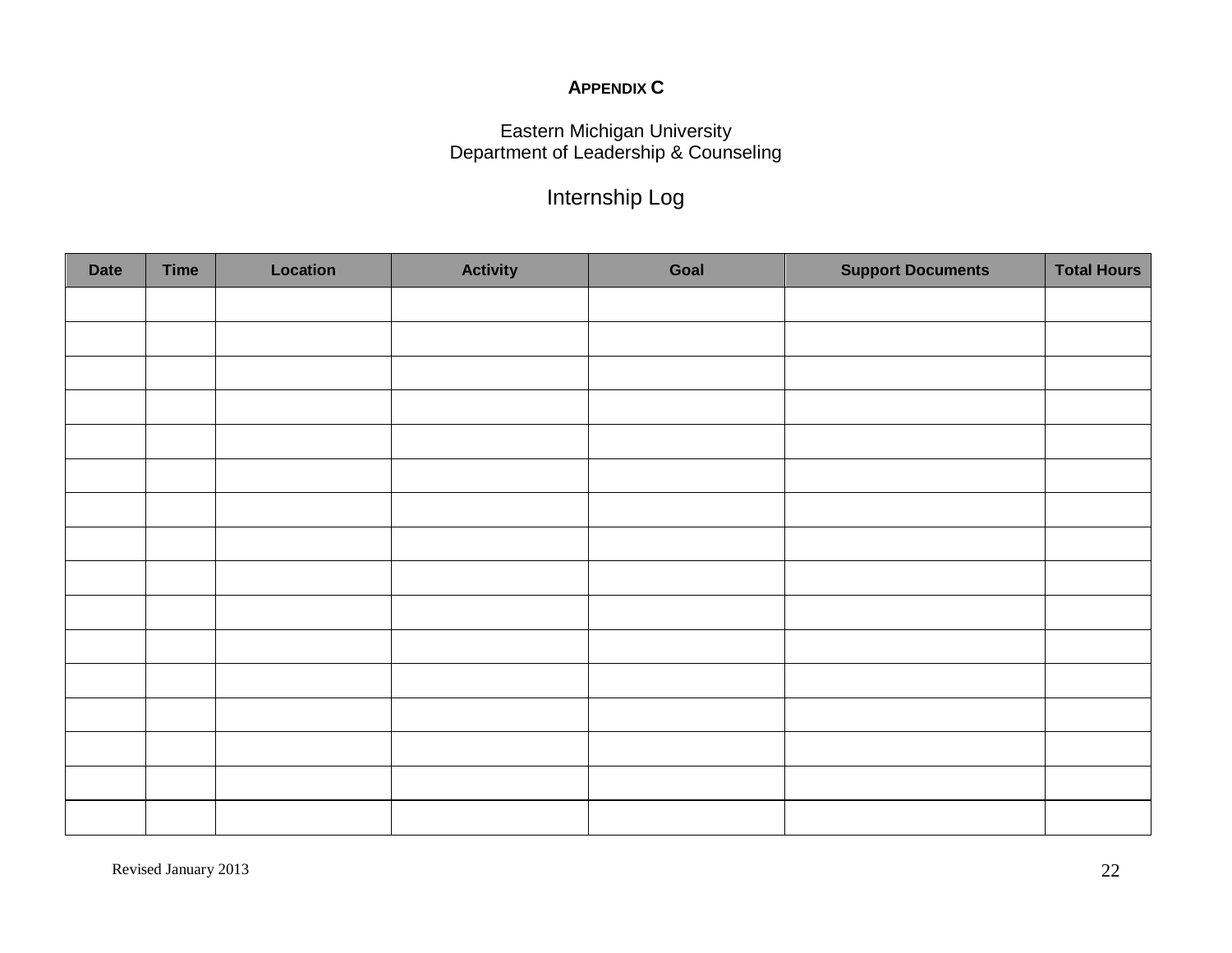## **APPENDIX D**

## CRITICAL INCIDENT REPORT

Often in our lives some event occurs that makes a significant difference in the way we function: our perception of individuals, our sense of purpose, our view of a job responsibility.

Please think about such a critical event (a transaction, a turning point, a life altering event) that you experienced during your internship and which altered the way in you see the leadership role.

Describe the critical incident in some detail providing information about what happened, the issues with which you struggled, and the resolution of the incident.

You may wish to consider the following questions:

How did you feel about the issue at the time?

What were the issues with which you struggled?

What did you do as a result of the incident?

How did the issue impact the formation and development of your personal view of what "it means to be an educational leader"?

What issues did this incident raise about the role of the educational leader?

As you look back upon the incident how do you assess its significance as it relates to you as an educational leader? How will it shape your work as a leader?

**\*You should have 1 critical incident report for each 100 hours of field work\***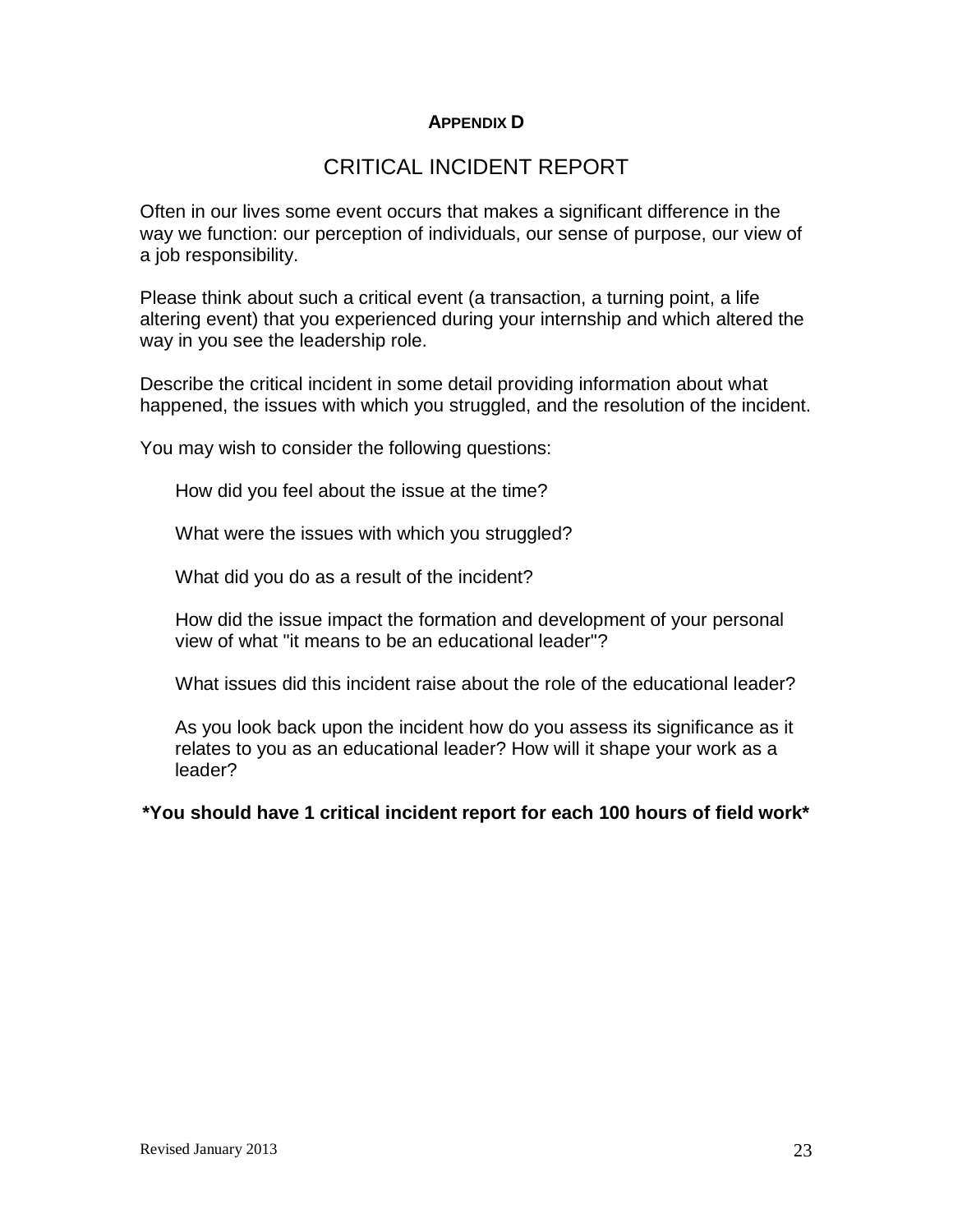## **APPENDIX E**

## FORMAT FOR REFLECTIVE JOURNAL

Date: Goal: Goal: Goal: Goal: Goal: Goal: Goal: Goal: Goal: Goal: Goal: Goal: Goal: Goal: Goal: Goal: Goal: Goal: Goal: Goal: Goal: Goal: Goal: Goal: Goal: Goal: Goal: Goal: Goal: Goal: Goal: Goal: Goal: Goal: Goal: Goal:

Brief Description of Activity:

Reflection on the Leadership Behaviors Observed During the Activity:

Suggestions for Refining or Strengthening Leadership Actions: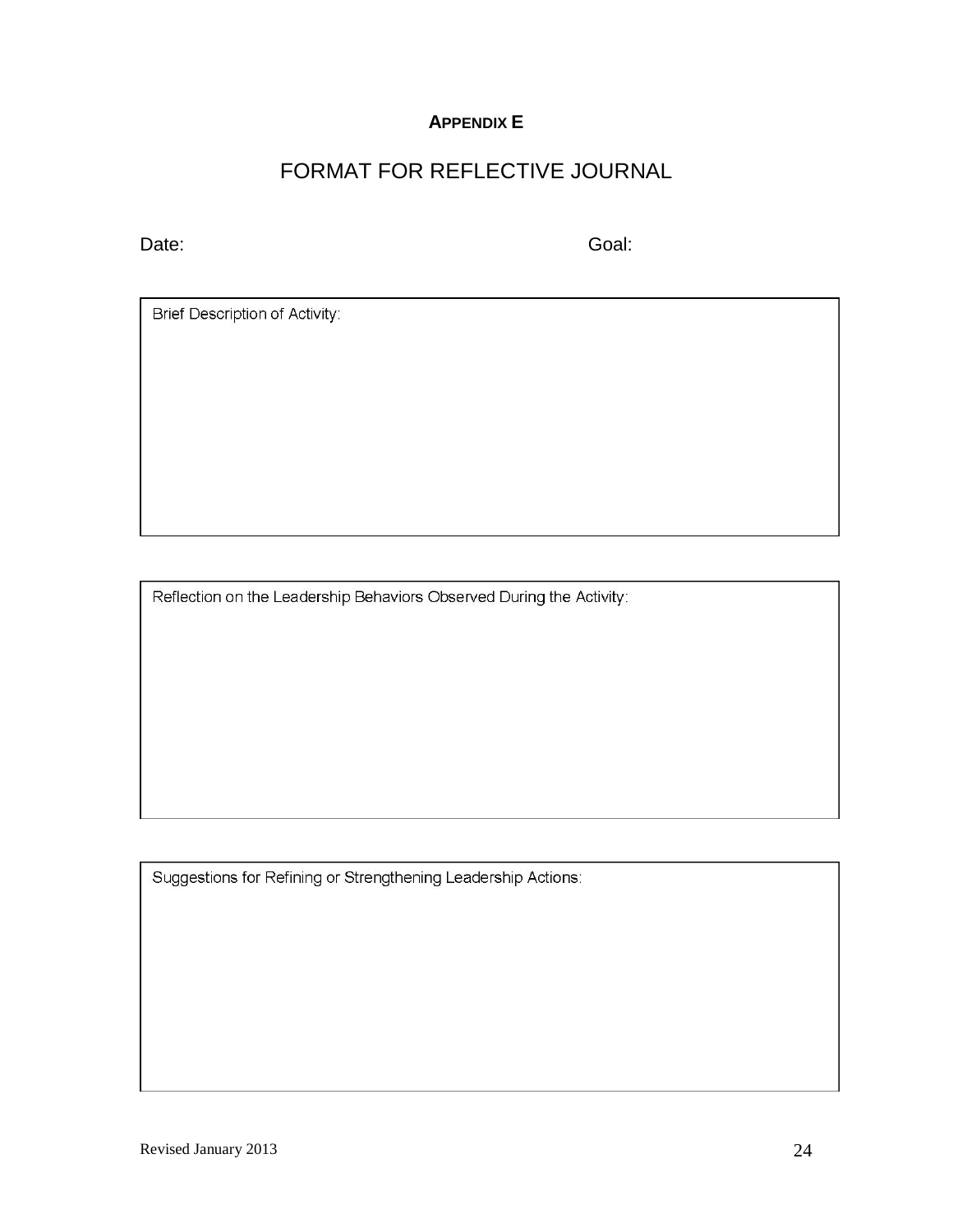## **APPENDIX F**

## MENTOR FEEDBACK FORM

Student Name: School/District

Mentor Name:

Date:

**Directions:** Please take a few minutes to provide feedback regarding the experience of your administrative internship. Rate their experiences in each area and then provide some specific comments that illustrate the types of experiences and success they have had in this setting.

1. How reliable and efficient was the intern in meeting her/his responsibilities for the field experience?

|           |             |                  |         |                         |                      | N/O                    |
|-----------|-------------|------------------|---------|-------------------------|----------------------|------------------------|
|           | Outstanding | Above<br>Average | Average | <b>Below</b><br>Average | Seriously<br>Lacking | <b>Not</b><br>Observed |
| Comments: |             |                  |         |                         |                      |                        |

2. How effective was the intern in fulfilling the goals identified in their internship plan?

|           |             |                  |         |                         |                      | N/O                    |
|-----------|-------------|------------------|---------|-------------------------|----------------------|------------------------|
|           | Outstanding | Above<br>Average | Average | <b>Below</b><br>Average | Seriously<br>Lacking | <b>Not</b><br>Observed |
| Comments: |             |                  |         |                         |                      |                        |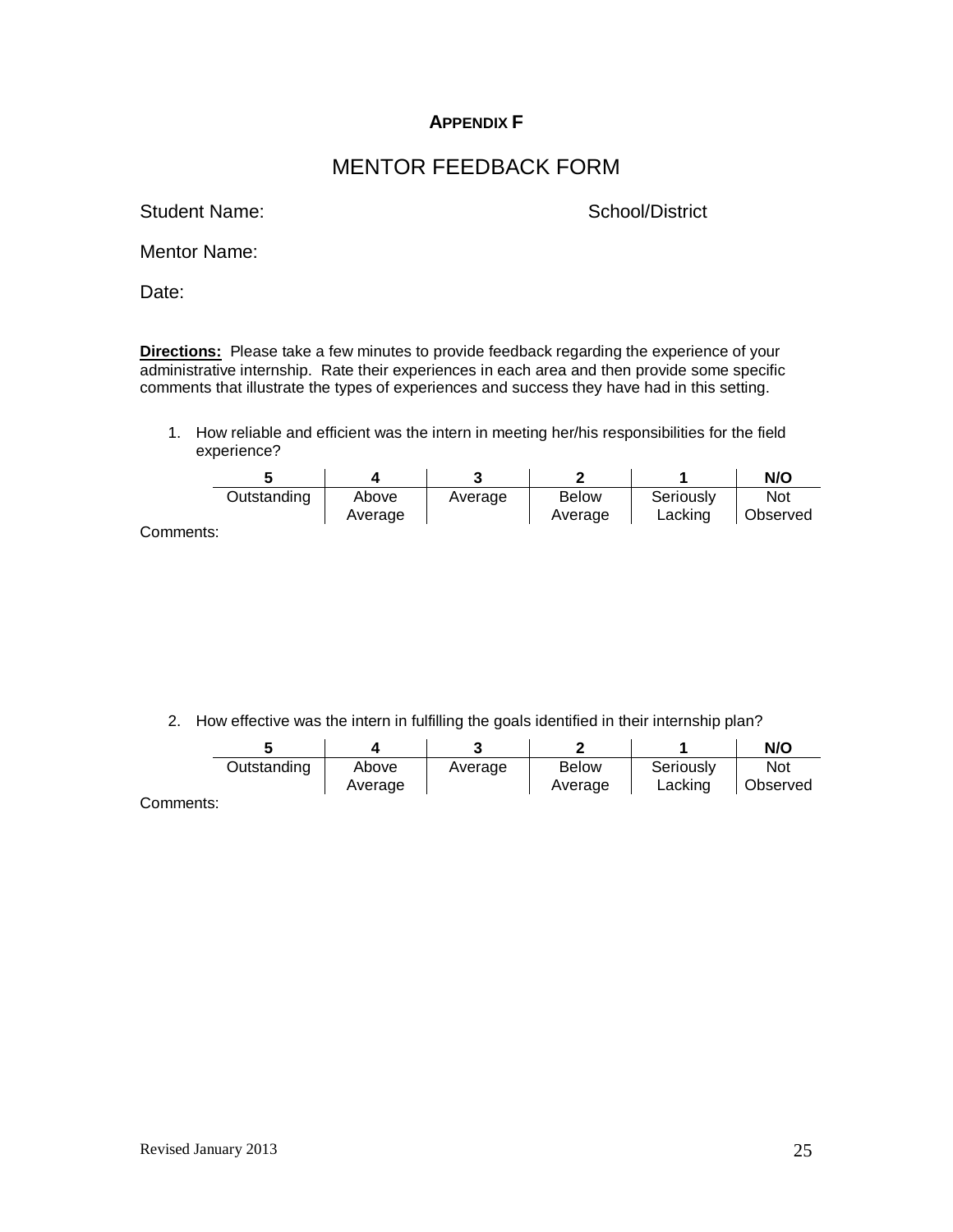**Goal 1:** To foster educational leaders who know and understand the leadership and administration of student affairs and higher education (e.g., purpose of post-secondary education; role of leadership and administration; governance; national and global issues affecting higher education) and can apply these concepts in practice

|            |             |         |         |              |           | N/O      |
|------------|-------------|---------|---------|--------------|-----------|----------|
|            | Outstanding | Above   | Average | <b>Below</b> | Seriously | Not      |
|            |             | Average |         | Average      | Lacking   | Observed |
| . <b>.</b> |             |         |         |              |           |          |

Comments:

**Goal 2:** To foster educational leaders who know and understand the organization of higher education (e.g, history and philosophy of higher education; public policy; finance; assessment; political, social, cultural and economic systems) and can apply these concepts in practice.

|         |             |         |         |              |                      | N/O                    |
|---------|-------------|---------|---------|--------------|----------------------|------------------------|
|         | Outstanding | Above   | Average | <b>Below</b> | Seriously<br>Lacking | Not<br><b>Observed</b> |
| amanta: |             | Average |         | Average      |                      |                        |

Comments:

**Goal 3**: To foster educational leaders who know and understand law and ethics (e.g., professional codes of ethics; philosophy of higher education and/or student affairs; law related to

student affairs and/or higher education) and can apply these concepts in practice.

|           |             |         |         |              |           | N/O      |
|-----------|-------------|---------|---------|--------------|-----------|----------|
|           | Outstanding | Above   | Average | <b>Below</b> | Seriously | Not      |
|           |             | Average |         | Average      | Lacking   | Observed |
| `ommante: |             |         |         |              |           |          |

Comments: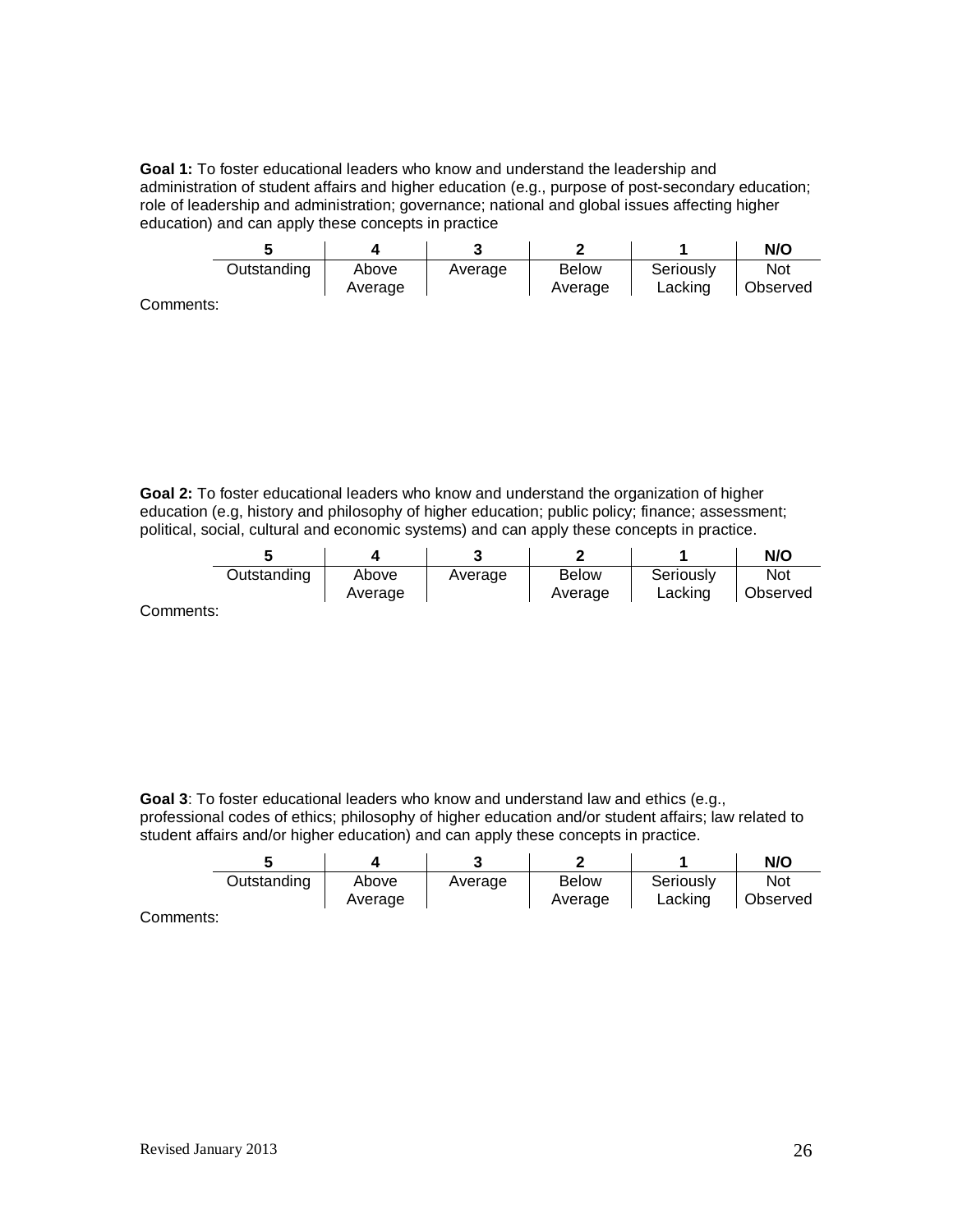**Goal 4:** To foster educational leaders who know and understand human relations and cultural diversity (e.g., importance of diversity and equity in a Democratic society; understanding human relations; role of education in sustaining a democratic society) and can apply these concepts in practice.

|          |             |                  |         |                         |                      | N/O                    |
|----------|-------------|------------------|---------|-------------------------|----------------------|------------------------|
|          | Outstanding | Above<br>Average | Average | <b>Below</b><br>Average | Seriously<br>Lacking | <b>Not</b><br>Observed |
| ommonto: |             |                  |         |                         |                      |                        |

Comments:

**Goal 5:** To foster educational leaders who know and understand college student development and student characteristics (e.g., college student and adult development; college student characteristics related to institutional practice) and can apply these concepts in practice.

|        |             |         | ◠       | ◠            |           | N/O      |
|--------|-------------|---------|---------|--------------|-----------|----------|
|        | Outstanding | Above   | Average | <b>Below</b> | Seriously | Not      |
|        |             | Average |         | Average      | Lacking   | Observed |
| maxmax |             |         |         |              |           |          |

Comments:

**Goal 6:** To foster educational leaders who know and understand the concepts of conducting and evaluating research (e.g., research design) and can apply these concepts in practice.

|           |             |                  |         | -                       |                      | N/O             |
|-----------|-------------|------------------|---------|-------------------------|----------------------|-----------------|
|           | Outstanding | Above<br>Average | Average | <b>Below</b><br>Average | Seriously<br>Lacking | Not<br>Observed |
| `ommonto: |             |                  |         |                         |                      |                 |

Comments: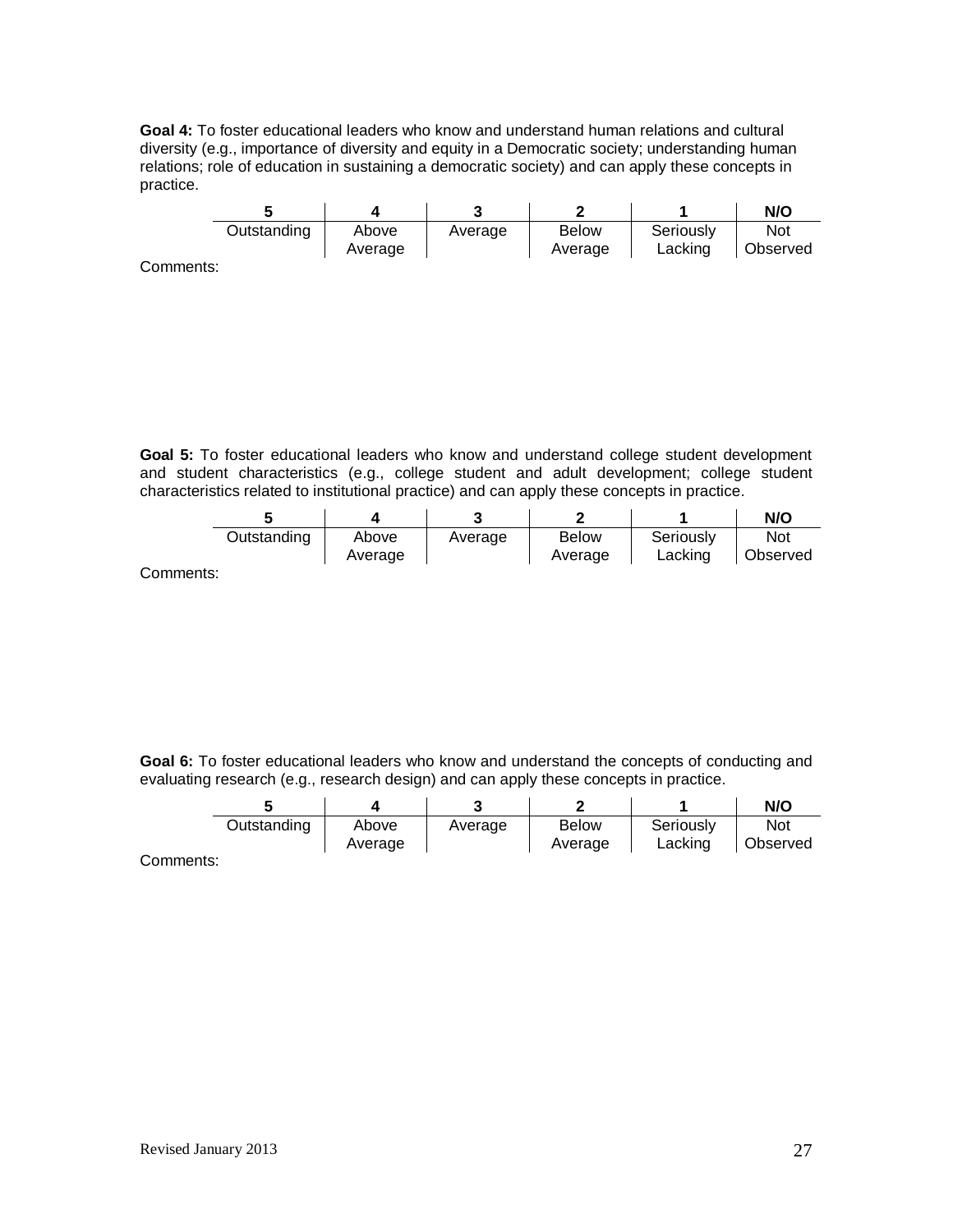**Goal 7:** To foster educational leaders who know and understand professional practice (e.g., program planning and execution, advising; group dynamic, evaluation, staff training and supervision, policy development, planning, and budgeting) and can apply these concepts in practice.

|                             |             |         |         |                         |                      | N/O             |
|-----------------------------|-------------|---------|---------|-------------------------|----------------------|-----------------|
|                             | Outstanding | Above   | Average | <b>Below</b><br>Average | Seriously<br>Lacking | Not<br>Observed |
| $'$ a mains a min a $\cdot$ |             | Average |         |                         |                      |                 |

Comments:

Mentor Signature: **Date:** Date: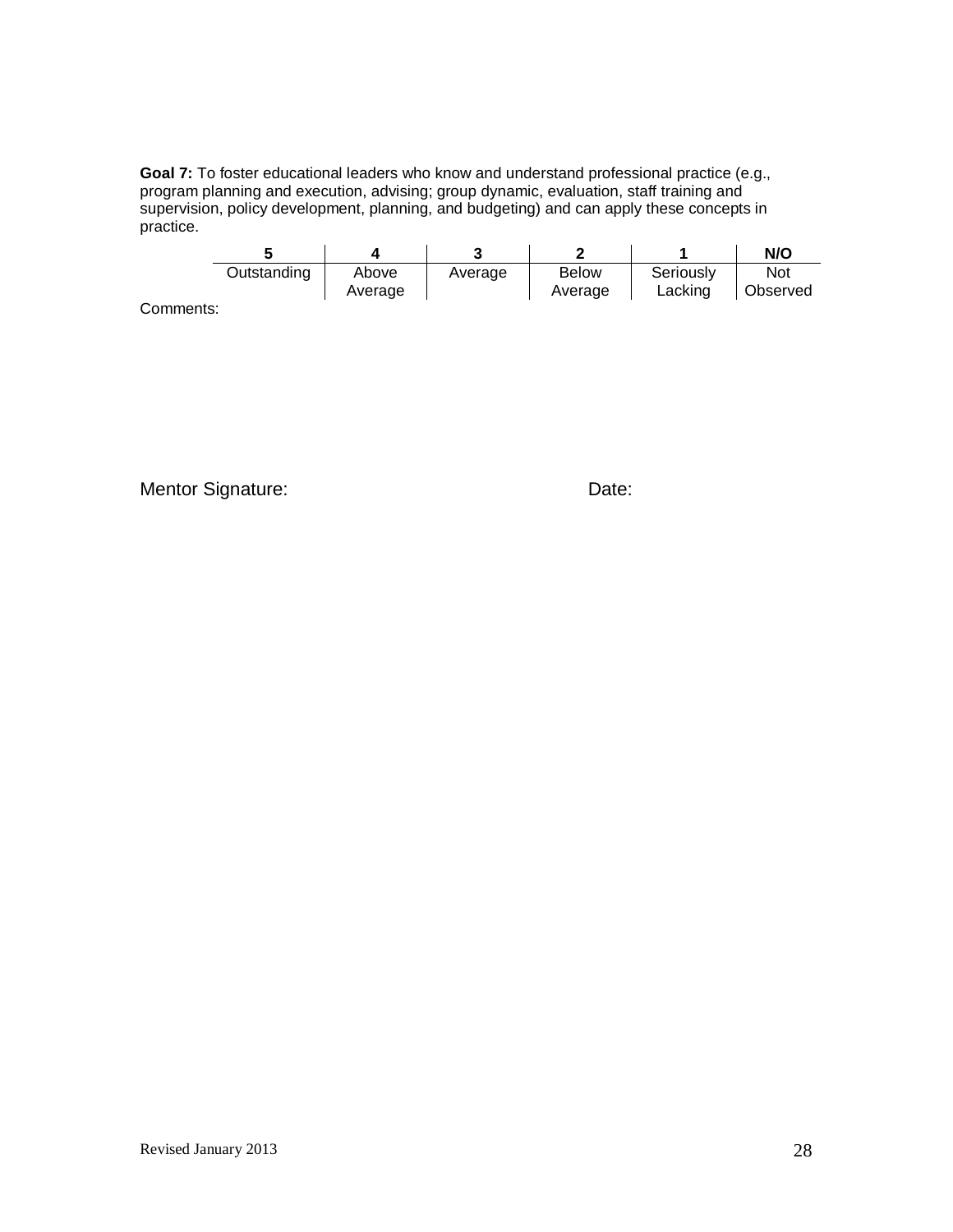## **APPENDIX G**

### Master Syllabus

#### The Mission of the Educational Leadership Program is as follows:

*The development of leaders with the knowledge, skills, and attitudes for helping to build learning communities within a culturally diverse society.*

**EDLD 686, 687, 688, and 689 – 1, 2, 3 and 4 Semester Hours**

## **Master's Internship/Educational Leadership**

**CATALOG DESCRIPTION:** Training in administration through actual supervised experience. Arrangements must be approved by advisor and Director of the Intern Program prior to registration. Enrollment limited. Credit/No Credit

**PURPOSE OF THE COURSE:** The overall purpose of the educational leadership internship at Eastern Michigan University is to provide an opportunity for the advanced graduate student to engage in sustained real work-life experiences that allow the student to progressively develop and apply their knowledge and skills in university administration. The experience is planned and guided cooperatively between the student, supervising mentor and university internship director and focuses on the application of standards-based experiences.

#### **COURSE OUTCOMES:**

- 1. To allow the intern the opportunity to observe, over time, a variety of leadership styles practiced by experienced administrators in various situations at multiple levels in the organization.
- 2. To help the intern gain self-confidence in administrative decision making through progressive opportunities to test knowledge and skills in diverse clinical settings.
- 3. To provide the intern with the opportunity to interface with diverse publics in carrying out the day-to-day responsibilities inherent in higher education administration.
- 4. To help the sponsoring educational agency maintain a dynamic, viable administrative staff who are stimulated to continue their own professional growth through their association with the internship process and program at EMU
- 5. To provide cooperative training experiences that utilize the strengths of both the university and the specific leadership setting in the development of educational leaders.
- 6. To provide students the opportunity to explore and receive authentic work experience to position them for the next stage of their professional development.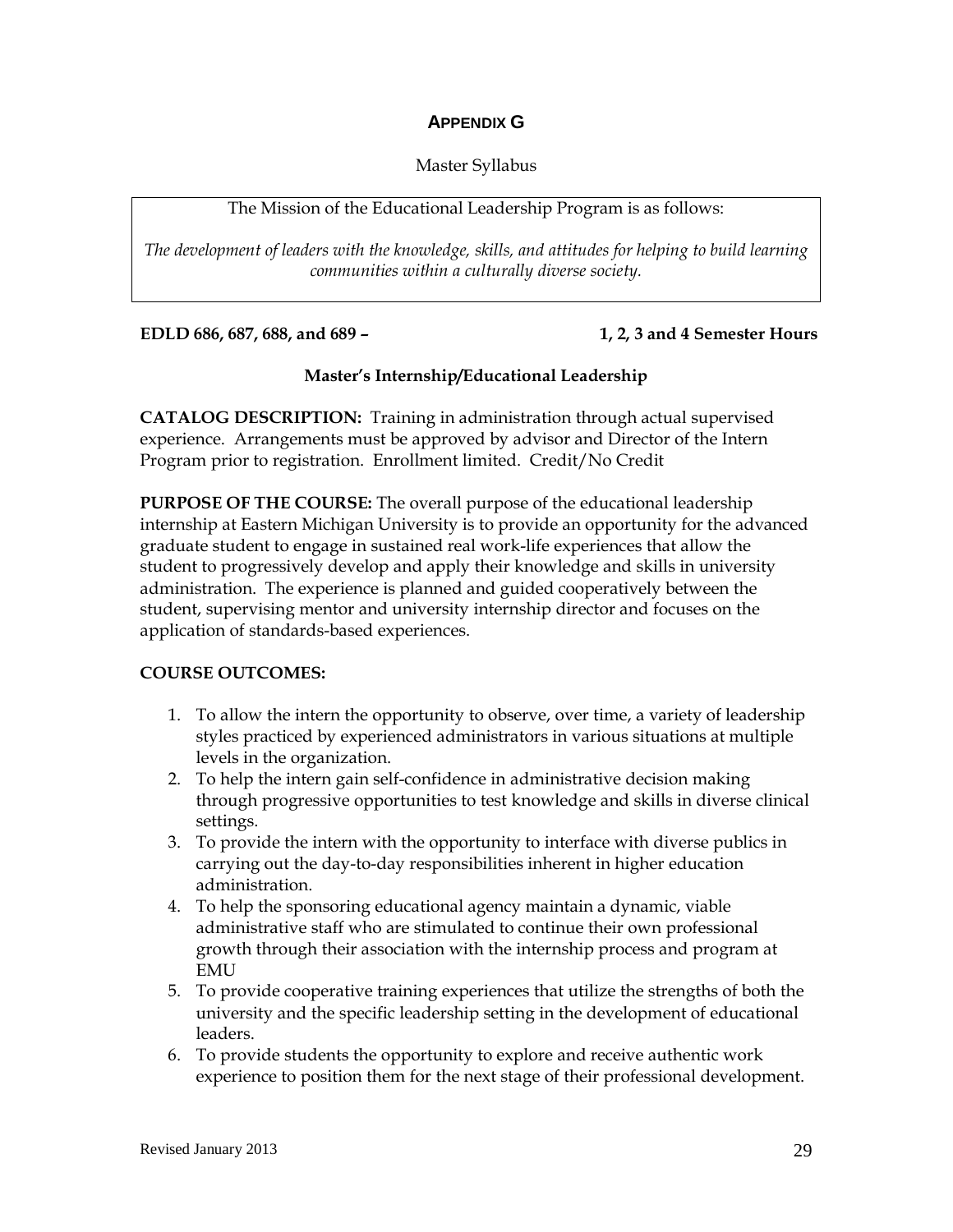#### **COURSE GOALS:**

- **Goal 1:** To foster educational leaders who know and understand the leadership and administration of student affairs and higher education (e.g., purpose of postsecondary education; role of leadership and administration; governance; national and global issues affecting higher education) and can apply these concepts in practice
- **Goal 2:** To foster educational leaders who know and understand the organization of higher education (e.g, history and philosophy of higher education; public policy; finance; assessment; political, social, cultural and economic systems) and can apply these concepts in practice.
- **Goal 3**: To foster educational leaders who know and understand law and ethics (e.g., professional codes of ethics; philosophy of higher education and/or student affairs; law related to student affairs and/or higher education) and can apply these concepts in practice.
- **Goal 4:** To foster educational leaders who know and understand human relations and cultural diversity (e.g., importance of diversity and equity in a Democratic society; understanding human relations; role of education in sustaining a democratic society) and can apply these concepts in practice.
- **Goal 5:** To foster educational leaders who know and understand college student development and student characteristics (e.g., college student and adult development; college student characteristics related to institutional practice) and can apply these concepts in practice.
- **Goal 6:** To foster educational leaders who know and understand the concepts of conducting and evaluating research (e.g., research design) and can apply these concepts in practice.
- **Goal 7:** To foster educational leaders who know and understand professional practice (e.g., program planning and execution, advising; group dynamic, evaluation, staff training and supervision, policy development, planning, and budgeting) and can apply these concepts in practice.

#### **COURSE MATERIALS:**

#### Textbook:

There is no specific textbook required for this course. This is a supervised, clinical experience, conducted on-site in a variety of educational settings. The University Internship Director and the field supervisor may recommend particular readings, depending on the intern's skill level and needs. Interns are required to read and follow the administrative internship handbook.

See the bibliography for readings specifically focused on the administrative internship experience.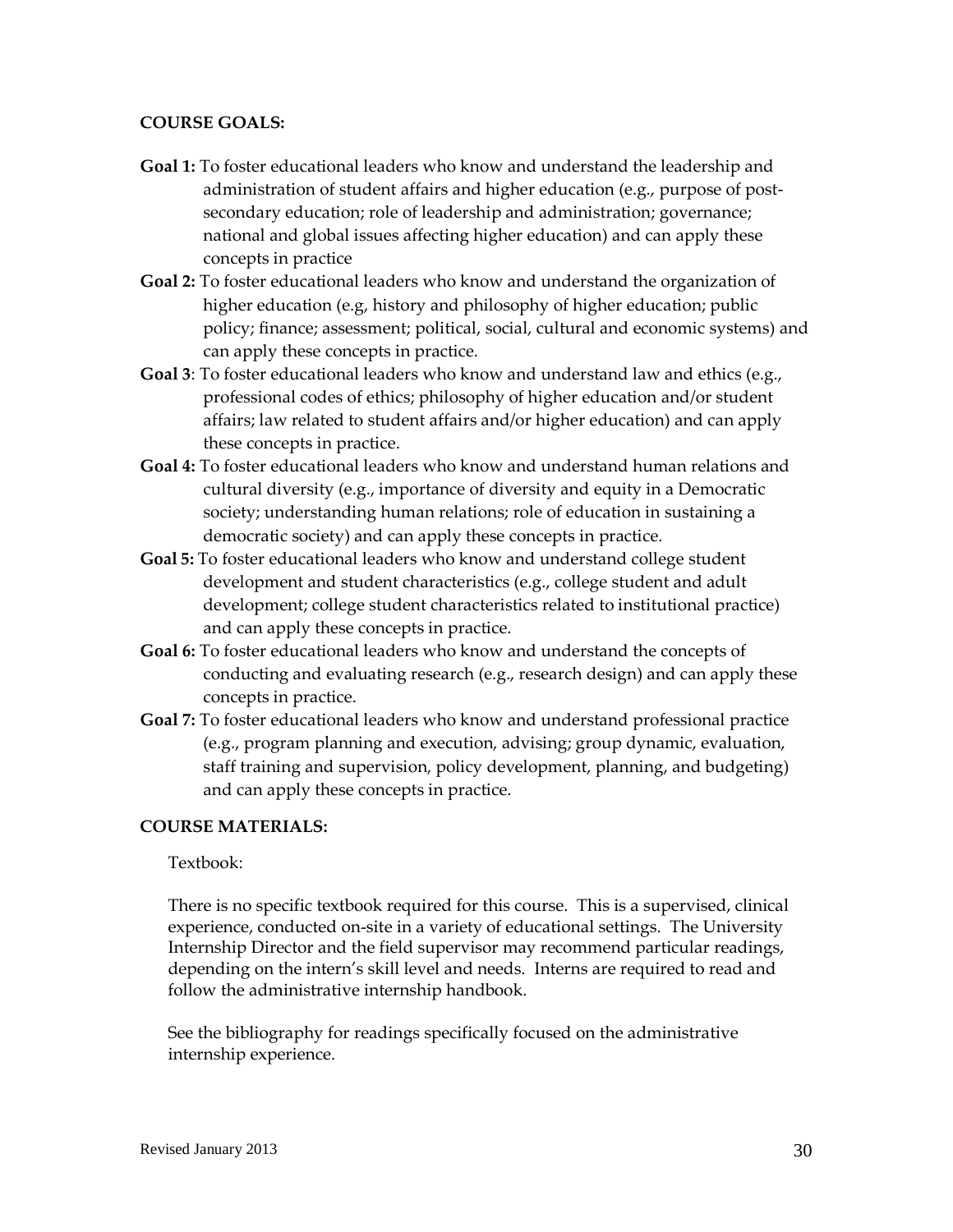**ACADEMIC INTEGRITY:** Academic dishonesty, including all forms of cheating and/or plagiarism, will not be tolerated in this class. Penalties for an act of academic dishonesty may range from receiving a failing grade for a particular assignment to receiving a failing grade for the entire course. In addition, you may be referred to the Office of Student Judicial Services for discipline that can result in either a suspension or permanent dismissal. The Student Conduct Code contains detailed definitions of what constitutes academic dishonesty, but if you are not sure about whether something you're doing would be considered academic dishonesty, consult with your instructor.

**INTERNSHIPCALENDAR:** The intern is expected to adhere to the calendar of the district in which they are completing their internship.

**PROFESSIONAL STANDARDS**: The internship is part of a professional preparation program for school administrators. Therefore, students are expected to adhere to the highest standards of ethical and professional behavior. It is also essential that during any school observations or visits that the intern conduct themselves in a manner which reflects positively on the student and Eastern Michigan University. If you have any questions about the propriety of an action, please do not hesitate to discuss it with me.

**ACCOMMODATION**: I will make all reasonable efforts to accommodate any handicap or disability in teaching and evaluating students. Please talk with me at the beginning of your internship regarding any specific needs and what I may do to accommodate them.

**STUDENTS WITH DISABILITIES**: If you wish to be accommodated for your disability EMU Board of Regents Policy #8.3 requires that you first register with the Access Services Office (ASO) in 203 King Hall. You may contact ASO at 734.487.2470. Students with disabilities are encouraged to register with ASO promptly as you will only be accommodated from the date you register. No retroactive accommodations are possible.

**F AND J VISA STUDENTS:** The Student Exchange Visitor System (SEVIS) requires F and J students to report the following to the Office of International Students, 229 King Hall within ten (10) days of the event:

- Changes in your name, local address, major field of study, or source of funding
- Changes in your degree-completion date
- Changes in your degree-level (ex. Bachelors to Masters)
- Intent to transfer to another university.

Prior permission from OIS is needed for the following:

- Dropping ALL courses as well as carrying or dropping BELOW minimum credit hours
- Employment on or off-campus
- Registering for more than one ONLINE course per term (F-visa only)
- Endorsing I-20 or DS-2019 for re-entry into the USA.

Failure to report may result in the termination of your SEVIS record and even arrest and deportation. If you have questions or concerns, contact the OIS at 734.487.3116, not your instructor.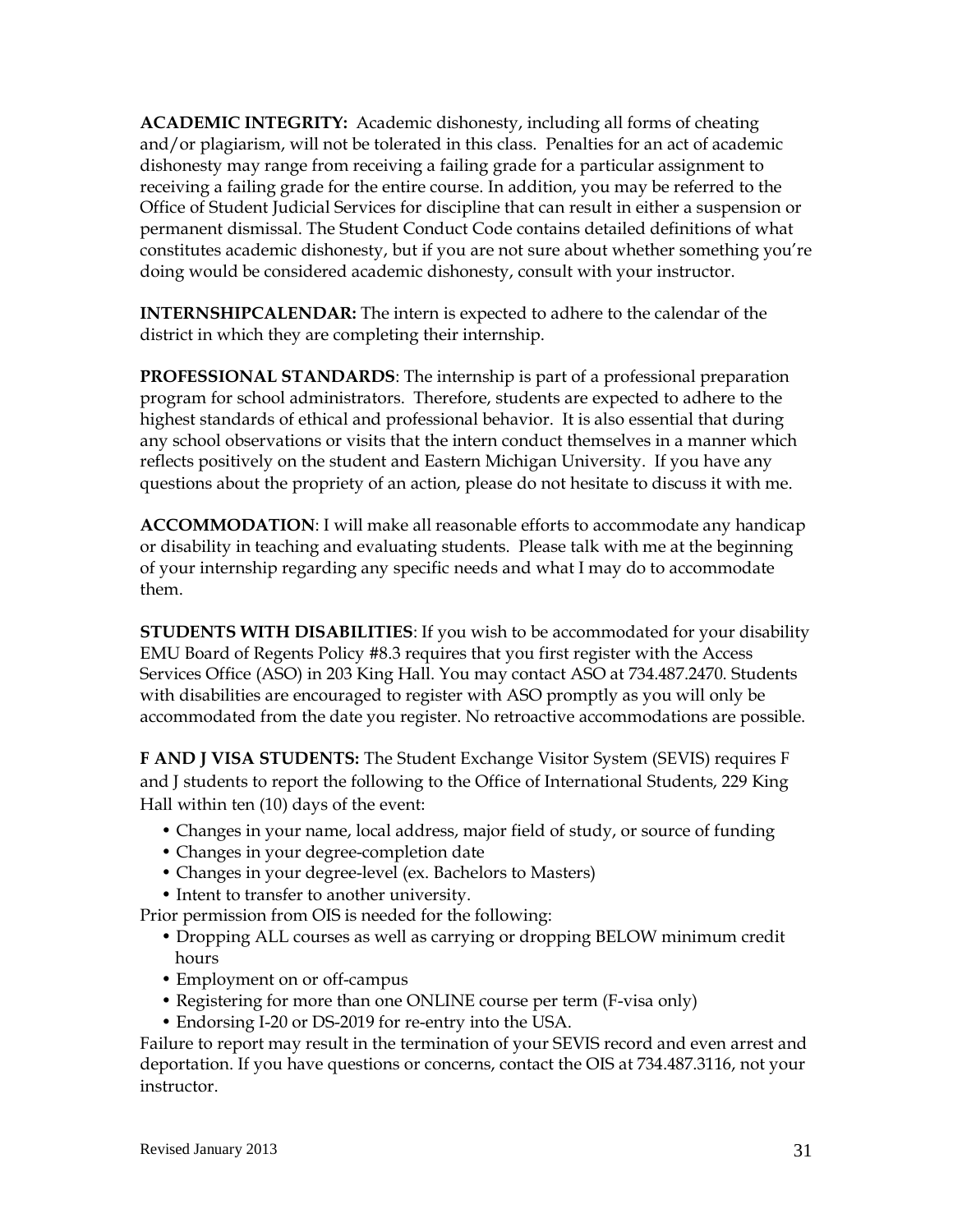#### **COURSE REQUIREMENTS:**

The internship handbook fully describes how the administrative internship plan is collaboratively developed, the range of developmental experiences required and the processes recommended for students to synthesize and apply their knowledge and skills throughout the clinical experience. Students are required to complete the administrative notebook. The notebook must contain a variety of artifacts/supportive documentation representing the student's administrative experiences. The internship notebook must include the following:

The completed self-assessment instrument derived from the program standards described in the internship handbook.)

An internship plan reflective of standards-based goals and objectives agreed upon by the intern, site supervisor, and internship director.

A reflective journal and critical incident report(s) prepared by the student describing the internship experience.

A professional formation paper reflecting upon significant internship activities that have shaped the intern's beliefs, the personal development experienced, and identification of the intern's continuing need for professional growth. See the internship handbook for more explicit directions.

An updated resume reflecting significant leadership experiences that have prepared the student for the next stage in their career.

Completed mentor feedback form.

**WRITING STYLE:** All writing assignments are to be submitted in typing/word processing format. As aspiring school leaders I expect that you will write clearly, minimize the use of educational jargon, use appropriate references and citations and developed in conformity with the *Style Manual of the American Psychological Association* ( $5<sup>th</sup>$  Ed.). Electronic references are acceptable and must be cited using appropriate APA style ([www.apa.org/journals/webreef.html\)](http://www.apa.org/journals/webreef.html)).

#### **PERFORMANCE TASK SCORING RUBRIC – Internship**

| <b>Exceeds Standards</b>      | <b>Meets Standards</b>           | <b>Does Not Meet Standards</b>    |
|-------------------------------|----------------------------------|-----------------------------------|
| Exceeds the goals outlined in | Completes all of the goals       | Completes some of the goals       |
| the internship plan.          | outlined in the internship plan. | outlined in the internship plan.  |
| Demonstrates a significant    | Demonstrates leadership skill    | Demonstrates little leadership    |
| degree of leadership skill    | (leading, facilitating, and      | skill (leading, facilitating, and |
| (leading, facilitating, and   | making decisions typical of      | making decisions typical of       |
| making decisions typical of   | those made by educational        | those made by educational         |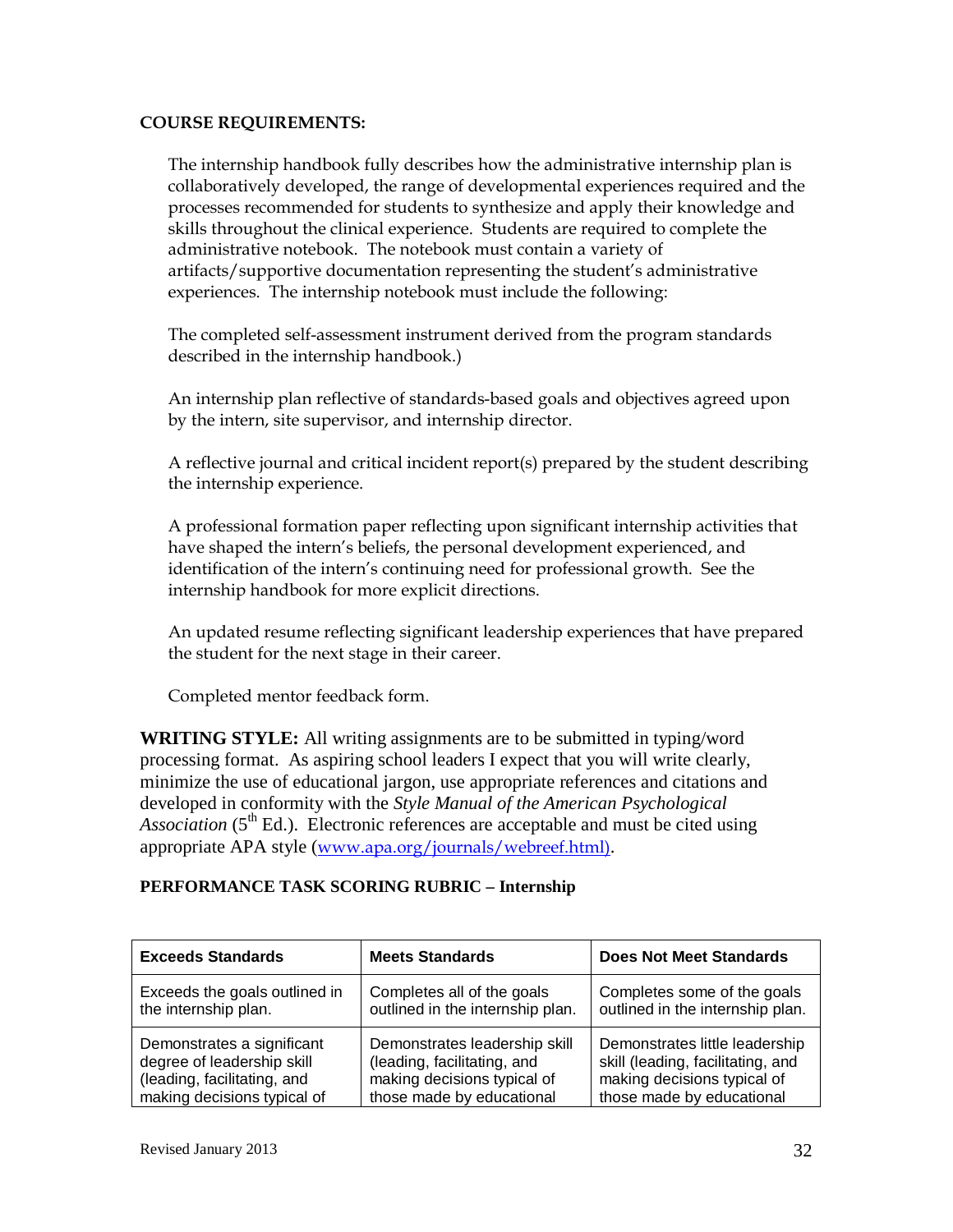| those made by educational<br>leaders), insight and<br>development, as shown in the<br>reflective journal, critical<br>incident reports and<br>professional formation. | leaders), insight and<br>development, as shown in the<br>reflective journal, critical<br>incident reports and<br>professional formation           | leaders), insight or<br>development, as shown in the<br>reflective journal, critical<br>incident reports and<br>professional formation                   |
|-----------------------------------------------------------------------------------------------------------------------------------------------------------------------|---------------------------------------------------------------------------------------------------------------------------------------------------|----------------------------------------------------------------------------------------------------------------------------------------------------------|
| Significant leadership skill                                                                                                                                          | Some leadership skill (leading,                                                                                                                   | Little leadership skill (leading,                                                                                                                        |
| (leading, facilitating, and                                                                                                                                           | facilitating, and making                                                                                                                          | facilitating, and making                                                                                                                                 |
| making decisions typical of                                                                                                                                           | decisions typical of those                                                                                                                        | decisions typical of those                                                                                                                               |
| those made by educational                                                                                                                                             | made by educational leaders)                                                                                                                      | made by educational leaders)                                                                                                                             |
| leaders) exhibited, as noted in                                                                                                                                       | exhibited, as noted in                                                                                                                            | exhibited, as noted in                                                                                                                                   |
| observations of site mentor                                                                                                                                           | observations of site mentor                                                                                                                       | observations of site mentor                                                                                                                              |
| and university internship                                                                                                                                             | and university internship                                                                                                                         | and university internship                                                                                                                                |
| director.                                                                                                                                                             | director.                                                                                                                                         | director                                                                                                                                                 |
| The experience provided the                                                                                                                                           | The experience provided the                                                                                                                       | The experience provided the                                                                                                                              |
| intern with substantial                                                                                                                                               | intern with responsibilities that                                                                                                                 | intern with few responsibilities                                                                                                                         |
| responsibilities that increased                                                                                                                                       | increased over time in amount                                                                                                                     | that increased over time in                                                                                                                              |
| over time in amount and                                                                                                                                               | and complexity and involved                                                                                                                       | amount and complexity and                                                                                                                                |
| complexity and involved direct                                                                                                                                        | direct interaction and                                                                                                                            | involved direct interaction and                                                                                                                          |
| interaction and involvement                                                                                                                                           | involvement with staff,                                                                                                                           | involvement with staff,                                                                                                                                  |
| with staff, students, parents,                                                                                                                                        | students, parents, and                                                                                                                            | students, parents, and                                                                                                                                   |
| and community leaders.                                                                                                                                                | community leaders.                                                                                                                                | community leaders.                                                                                                                                       |
| Intern exceeded the required<br>hours for the internship.                                                                                                             | Intern completed the required<br>hours for the internship.                                                                                        | Intern did not complete the<br>required hours for the<br>internship                                                                                      |
| Intern participated in planned                                                                                                                                        | Intern participated in planned                                                                                                                    | Intern participated in planned                                                                                                                           |
| intern activities that allowed                                                                                                                                        | intern activities that allowed for                                                                                                                | intern activities that allowed for                                                                                                                       |
| for the application of                                                                                                                                                | the application of knowledge                                                                                                                      | the application of knowledge                                                                                                                             |
| knowledge and skills on a full-                                                                                                                                       | and skills on nearly a full-time                                                                                                                  | and skills on less than a full-                                                                                                                          |
| time basis.                                                                                                                                                           | basis.                                                                                                                                            | time basis.                                                                                                                                              |
| Intern had significant<br>experiences in multiple<br>settings that allow for the<br>demonstration of a wide range<br>of relevant knowledge and<br>skills.             | Intern's experiences occurred<br>in multiple settings that allow<br>for the demonstration of a<br>wide range of relevant<br>knowledge and skills. | Intern's experiences did not<br>occur in multiple settings that<br>allowed for the demonstration<br>of a wide range of relevant<br>knowledge and skills. |
| Intern provided significant                                                                                                                                           | Intern provided documentation                                                                                                                     | Intern provided some                                                                                                                                     |
| documentation of the activities                                                                                                                                       | of the activities they                                                                                                                            | documentation of the activities                                                                                                                          |
| they participated in during the                                                                                                                                       | participated in during the                                                                                                                        | they participated in during the                                                                                                                          |
| internship.                                                                                                                                                           | internship.                                                                                                                                       | internship.                                                                                                                                              |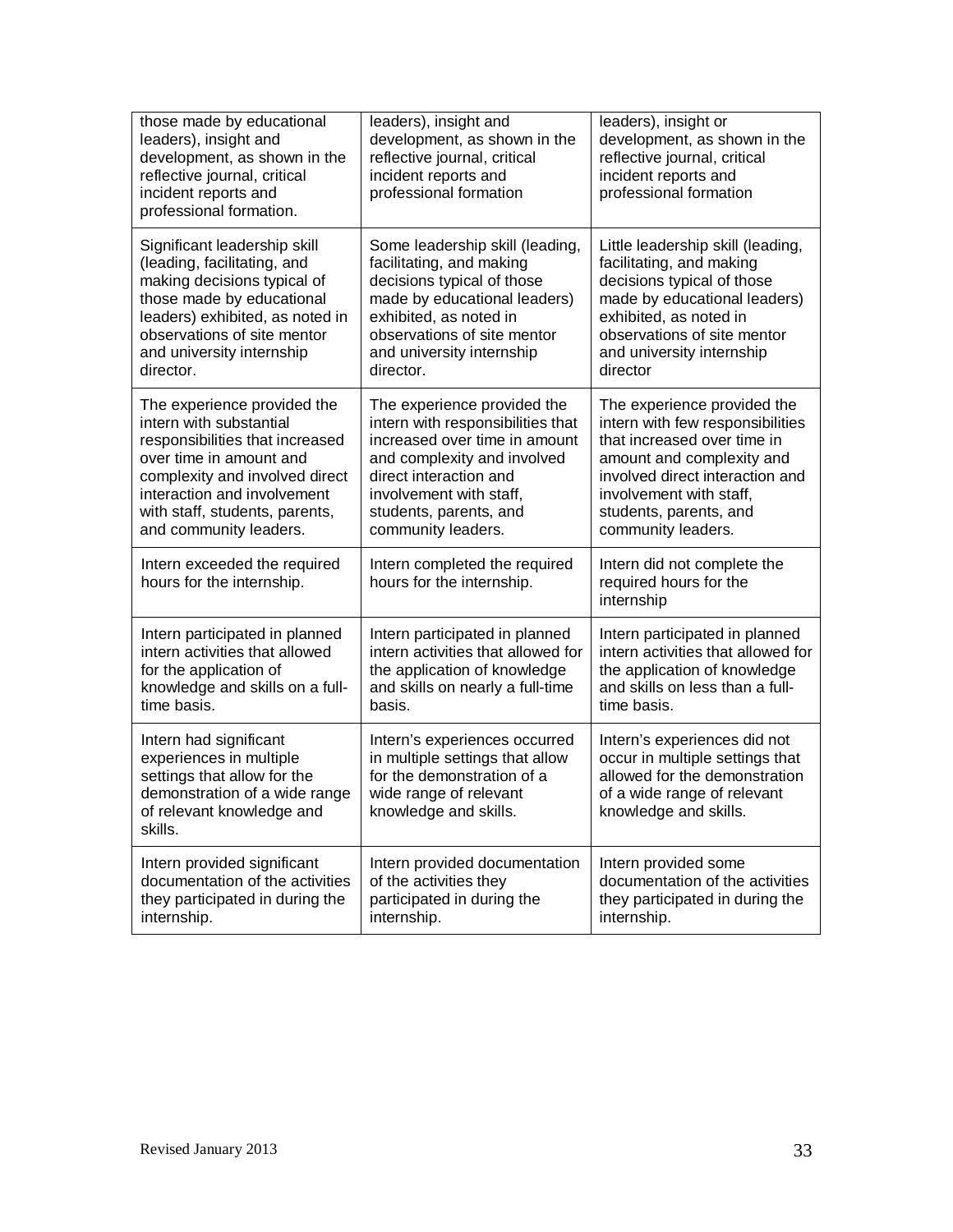#### **Bibliography**

- Ackerman, R.H., Donaldson Jr., G.A., Van Der Bogert, R. (1999). Making sense as a school leader: Persisting questions, creative opportunities. San Francisco: Jossey-Bass.
- Allen, L., Glanton, M., Hensley, F., Livingston, M., Rogers, D. (1999). A guide to renewing your school: Lessons from the league of professional schools. San Francisco: Jossey-Bass.
- Bridges, E. M. (1992). Problem-based learning for administrators. University of Oregon: ERIC Clearinghouse on Educational Management.
- Clark, D.C., & Clark, S.N. (1996). Better preparation of educational leaders. Educational Researcher, 25(8), 1820.
- Codding, J.B., Tucker, M.S. (2002). The principal challenge: Leading and managing schools in an era of Accountability. San Francisco: Jossey-Bass.
- Codding, J.B., Tucker, M.S. (2002). Standards for our schools: How to set them, measure them, and reach them. San Francisco: Jossey-Bass.
- Cordeiro, P.A., Krueger, J.A., Parks, D., Restine, N., & Wilton, P.T. (1993). Taking stock: Learnings gleaned from universities participating in the Danforth program. In M. M. Milstein & associates (Eds.), Changing the way we prepare educational leaders (p. 1738). Newbury Park, CA: Corwin Press.
- Cordeiro, P. A. & Sloan, E.S. (1996). Administrative interns as legitimate participants in the community of practice. Journal of School Leadership, 6(1), 4-27.
- Creighton, T. (2000). Schools and data: The educator's guide for using data to improve decision making. Thousand Oaks, CA: Corwin.
- Danielson, C., & McGreal, T.L. (2000). Teacher evaluation to enhance professional practice. Alexandria, VA: Association for Supervision and Curriculum Development.
- Daresh, J. C. (1990). Professional formation: The missing ingredient in the preparation of principals. NASSP Bulletin, 74 (526), 1-5.
- Daresh, J.C. (2002). What it means to be a principal: Your guide to leadership. Thousand Oaks: Corwin Press.
- Darling-Hammond, L. (2001). The right to learn: A blueprint for creating schools that work. San Francisco: Jossey-Bass.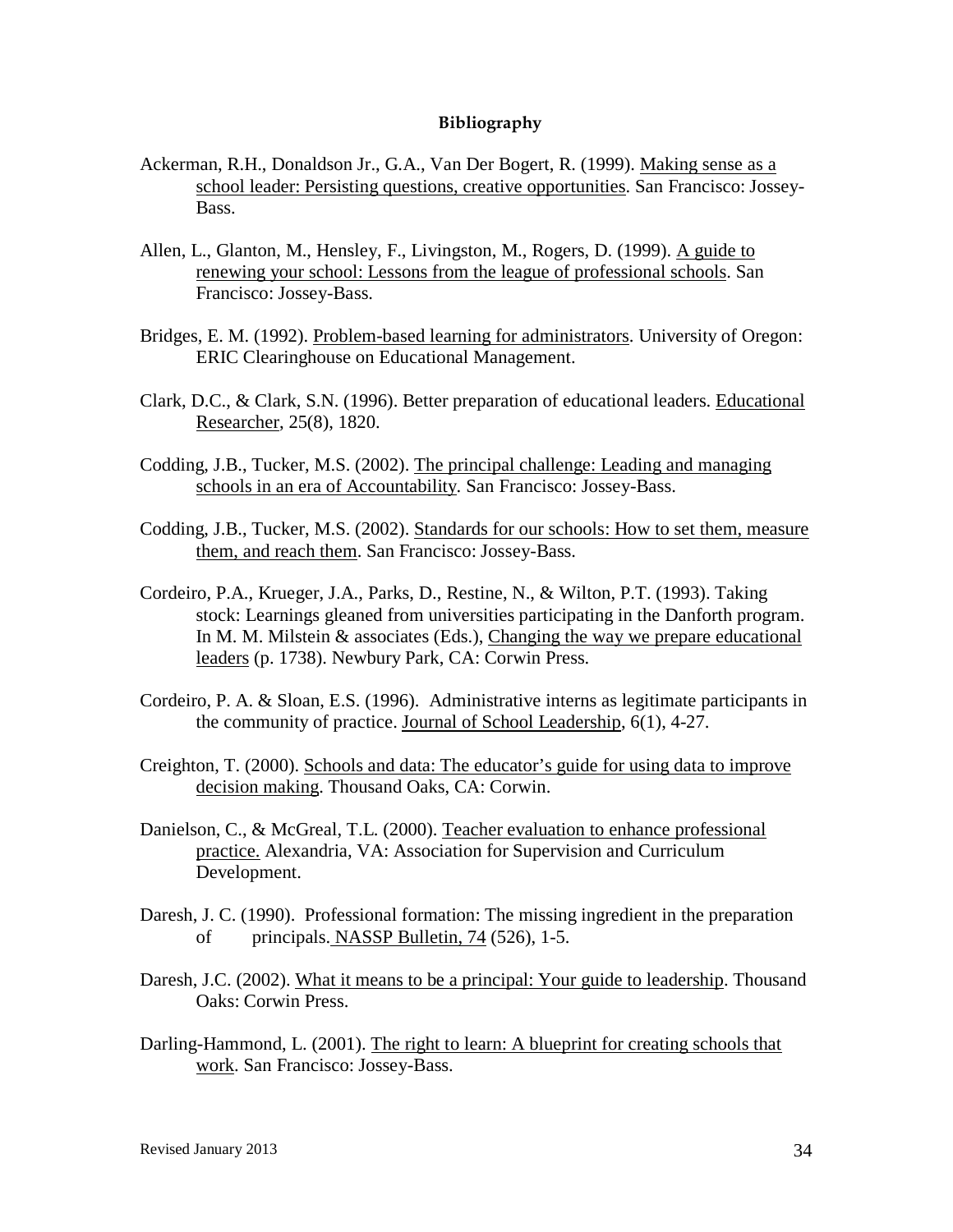- Deal, T.E., Peterson, K.D. (1998). Shaping school culture: The heart of leadership. San Francisco: Jossey-Bass.
- Dryfoos, J., Maguire, S. (2002). Inside full-service community schools. Thousand Oaks: Corwin Press.
- Dunklee, D.R. (2000). If you want to lead, not just manage: A primer for principals. Thousand Oaks: Corwin Press.
- Evers & Gallagher (1994). Field-based preparation of educational administrators. In N.Prestine & P. Thurston (eds.) Advances in educational administration Vol.3 New directions in educational administration: Policy, preparation and practice. (pp.77-97). Greenwich, CT: JAI Press.
- Fertwengler, C. B., Fertwengler, W.J., Hurst, D., Turk, R.L. & Holcomb, E. (1996). InMilstein, M., Bobroff, B., & Restine, L. N. (1991). Internship programs in educational administration. New York: Teachers College Press.
- Fullan, M. (2001). Leading in a culture of change. San Francisco: Jossey-Bass.
- Ghere, G.S., Montie, J., Sommers, W.A., York-Barr, J. (2001). Reflective practice to improve schools: An action guide for educators. Thousand Oaks: Corwin Press.
- Glickman, C.D. (1998). Renewing America's schools: A guide for school-based action. San Francisco: Jossey-Bass.
- Hackmann, D.G., & English, F.W. (2001, Spring). About straw horses and administrator shortages: Confronting the pragmatics of the administrative internship. UCEA Review, 50(2), 12-15.
- Hackmann, D.G., Russell, F.S., & Elliott, R.J. (1999). Making administrative internships meaningful. Planning and Changing, 30, 2-14.
- Haller, E.J., & Kleine, P.F. (2001). Using educational research: A school administrator's guide. Needham Heights, MA: Allyn and Bacon.
- Hart, A.W., & Pounder, D.G. (1999). Reinventing preparation programs: A decade of activity. In J. Murphy and P. B. Forsyth (Eds.), Educational administration: A decade of reform. (pp. 115-151). Thousand Oaks, CA: Corwin Press.
- Milstein, M., and Associates. (1993). Changing the way we prepare educational leaders: The Danforth experience. Newberry Park, CA: Corwin Press.
- Morgan, P.L., Gibbs, A.S., Hertzog, C.J. & Wylie, V. (1997). The educational leader's internship: Meeting new standards. Lancaster, PA: Technomic Publishng Co.